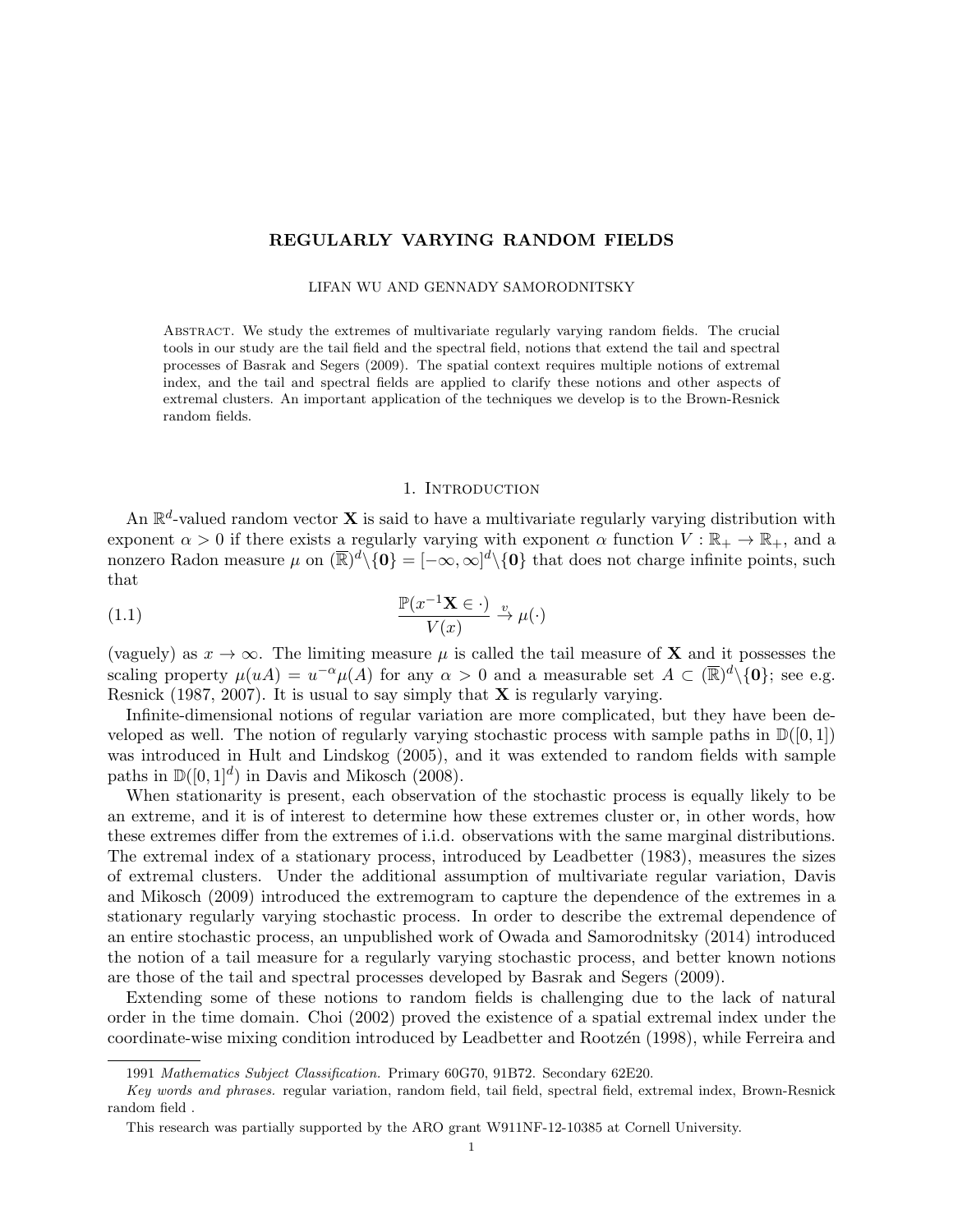Pereira (2008) proposed a way to compute it. Recently, Cho et al. (2016) formulated the notion of an extremogram for random fields. In this paper, we extend the theory of the tail and spectral processes of Basrak and Segers (2009) to  $\mathbb{R}^d$ -valued regularly varying random fields with parameter space  $\mathbb{Z}^k$ . At the same time and independently, a part of this extension was also done in Basrak and Planinic (2018), but the goals of that paper are different. We will mention the similarities in the sequel.

The structure of this paper is as follows. In Section 2 we introduce the notion of the tail field corresponding to a stationary regularly varying random field. Its properties are studied Section 3, where the notion of the spectral field is also introduced. These two notions are analogous to the notions of the tail and spectral processes of Basrak and Segers (2009). A general discussion of the possible notions of the spatial extremal index is in Section 4. The point process description of the extremal clusters is extended from the case of one-dimensional time to random fields in Section 5. An application to Brown-Resnick random fields is in Section 6.

Notation. As usual, letters such as  $X$ , stand for random variables, while bold letters, such as  $X$ , stand for random vectors. Similarly, **i** and *i* stand for the indices in  $\mathbb{Z}^k$  and  $\mathbb{Z}$ , correspondingly. We use the notation  $\mathbb{N}_0$  for  $\mathbb{N} \cup \{0\}$ . For a pair of indices **i** and **j**, we say that  $\mathbf{i} \leq \mathbf{j}$  if  $i_\ell \leq j_\ell$  for all  $\ell = 1, \ldots, k$ , in which case  $\mathbf{X}([\mathbf{i} : \mathbf{j}])$  is the random vector  $(\mathbf{X}(\mathbf{t}) : \mathbf{i} \leq \mathbf{t} \leq \mathbf{j})$ . The hypercubes  $[(-n+1):n-1]$  and  $[0:n-1]$  are denoted by  $\mathcal{R}_{n}$  and  $\mathcal{R}_{n}^{+}$ , respectively.

For a random field  $({\bf X(t): t \in \mathbb{Z}^k})$  and a finite set  $A \subset \mathbb{Z}^k$  we write  $M_X(A)$  for  $\max_{t \in A} ||{\bf X(t)}||$ . Also, we write 0 and 1 for the vectors of all 0's and 1's, respectively. Finally, all the vector operations in this paper are performed element-wise.

## 2. The Tail Field

Let  $(\mathbf{X}(\mathbf{t}): \mathbf{t} \in \mathbb{Z}^k)$  be an  $\mathbb{R}^d$ -valued random field. It is said to be jointly regularly varying if the random vector  $(\mathbf{X}(\mathbf{t}_1), \dots, \mathbf{X}(\mathbf{t}_n))$  is regularly varying in  $\mathbb{R}^{nd}$  for any  $\mathbf{t}_1, \dots, \mathbf{t}_n \in \mathbb{Z}^k$ . The following result is an extension of Theorem 2.1 in Basrak and Segers (2009) to random fields. We will see that only a partial extension is possible.

**Theorem 2.1.** An  $\mathbb{R}^d$ -valued stationary random field  $(X(t): t \in \mathbb{Z}^k)$  is jointly regularly varying with index  $\alpha > 0$  if and only if there exists a random field  $(Y(t): t \in \mathbb{Z}^k)$  such that

(2.1) 
$$
\mathcal{L}\left(x^{-1}\mathbf{X(t)} : \mathbf{t} \in \mathbb{Z}^k \middle| \|\mathbf{X(0)}\| > x\right) \to \mathcal{L}(\mathbf{Y(t)} : \mathbf{t} \in \mathbb{Z}^k)
$$

as  $x \to \infty$  in the sense of convergence of the finite-dimensional distributions, and  $\mathbb{P}(\|\mathbf{Y}(\mathbf{0})\| > y) =$  $y^{-\alpha}$  for  $y \geq 1$ .

Extending the terminology of Basrak and Segers (2009), we call the limiting random field  $(Y(t))$ :  $\mathbf{t} \in \mathbb{Z}^k$ ) the tail field of the stationary field  $(\mathbf{X}(\mathbf{t}): \mathbf{t} \in \mathbb{Z}^k)$ .

Proof of Theorem 2.1. The argument is similar to the case of the one-dimensional time. Suppose first that  $(X(t) : t \in \mathbb{Z}^k)$  is jointly regularly varying. Then for arbitrary index pairs  $i \leq j$ ,  ${\bf X}([i:j])$  is a regularly varying vector with index  $\alpha$ , By stationarity, the function V in (1.1) can be chosen to be  $V(x) = \mathbb{P}(\|\mathbf{X}(0)\| > x)$  regardless of i,j, so there exists a Radon measure  $\mu_{i,j}$  on  $(\mathbb{R}^d)^{\prod_{\ell=1}^k (j_\ell-i_\ell+1)} \setminus \{\mathbf{0}\}\$  such that

(2.2) 
$$
\frac{1}{\mathbb{P}(\|\mathbf{X}(\mathbf{0})\| > x)} \mathbb{P}(x^{-1}\mathbf{X}([\mathbf{i}:\mathbf{j}]) \in \cdot) \xrightarrow{v} \mu_{\mathbf{i},\mathbf{j}}(\cdot)
$$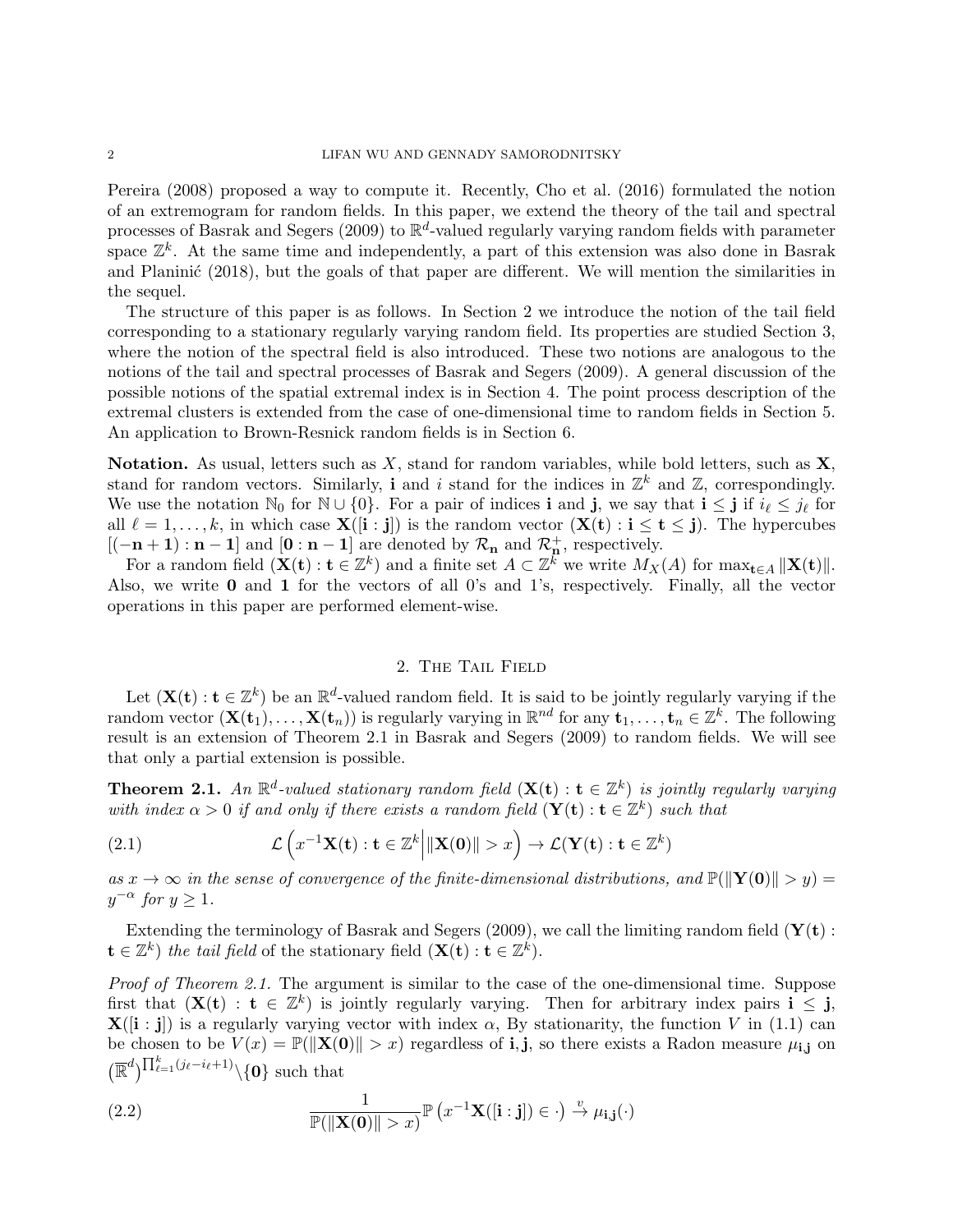as  $x \to \infty$ . The restriction  $\nu_{i,j}$  to the set  $\{y([i:j]) \mid ||y(0)|| > 1\}$  is, by definition, a probability measure, and the collection of the probability measures  $(\nu_{i,j})$  is, clearly, consistent, in the sense that, if  $i_2 \leq i_1 \leq j_1 \leq j_2$  then the measure  $\nu_{i_1,j_1}$  is obtained from the measure  $\nu_{i_2,j_2}$  by integrating out the redundant dimensions. By the Kolmogorov extension theorem there is a random field  $(\mathbf{Y}(t) : t \in \mathbb{Z}^k)$  whose finite-dimensional distributions are determined by the family  $(\nu_{i,j})$ . Then (2.1) follows from (2.2), and the Pareto distribution of  $||\mathbf{Y}(0)||$  follows as in the case of the onedimensional time.

In the opposite direction, suppose that (2.1) holds for all  $\mathbf{i} \leq \mathbf{j} \in \mathbb{Z}^k$ , and  $\mathbb{P}(\|\mathbf{Y(0)}\| > y) = y^{-\alpha}$ . As in the case of the one-dimensional time, for  $y \geq 1$  we have

$$
\frac{\mathbb{P}(\|\mathbf{X(0)}\| > xy)}{\mathbb{P}(\|\mathbf{X(0)}\| > x)} = \mathbb{P}(\|x^{-1}\mathbf{X(0)}\| > y \mid \|\mathbf{X(0)}\| > x) \to \mathbb{P}(\|\mathbf{Y(0)}\| > y) = y^{-\alpha}
$$

as  $x \to \infty$ , so that  $\|\mathbf{X}(0)\|$  is a regularly varying variable with index  $\alpha$ . We need to show that for any  $\mathbf{i} \leq \mathbf{j} \in \mathbb{Z}^k$ ,

$$
\frac{1}{\mathbb{P}(\|\mathbf{X}(\mathbf{0})\| > x)} \mathbb{P}\left(x^{-1}\mathbf{X}([\mathbf{i}:\mathbf{j}]) \in \cdot\right)
$$

converges vaguely as  $x \to \infty$ , and by the already established regular variation of  $||\mathbf{X}(0)||$ , it is enough to establish weak convergence on the set of vectors for which the norm of  $X(t)$  is at least 1 for some fixed  $i \le t \le j$ . We will, in fact, show weak convergence to the law of the random vector  $Y([i - t : j - t])$ . Indeed, on the relevant set, by stationarity,

$$
\frac{1}{\mathbb{P}(\|\mathbf{X}(\mathbf{0})\| > x)} \mathbb{P}\left(x^{-1}\mathbf{X}([\mathbf{i}:\mathbf{j}]) \in \cdot\right)
$$
\n
$$
= \frac{1}{\mathbb{P}(\|\mathbf{X}(\mathbf{0})\| > x)} \mathbb{P}\left(x^{-1}\mathbf{X}([\mathbf{i}:\mathbf{j}]) \in \cdot, \|x^{-1}\mathbf{X}(\mathbf{t})\| > 1\right)
$$
\n
$$
= \mathbb{P}\left(x^{-1}\mathbf{X}([\mathbf{i}:\mathbf{j}]) \in \cdot \|\|x^{-1}\mathbf{X}(\mathbf{t})\| > 1\right)
$$
\n
$$
= \mathbb{P}\left(x^{-1}\mathbf{X}([\mathbf{i}-\mathbf{t}:\mathbf{j}-\mathbf{t}]) \in \cdot \|\|\mathbf{X}(\mathbf{0})\| > x\right)
$$
\n
$$
\to \mathbb{P}\left(\mathbf{Y}([\mathbf{i}-\mathbf{t}:\mathbf{j}-\mathbf{t}]) \in \cdot\right)
$$

as  $x \to \infty$ , as required.

**Remark 2.2.** A similar statement is in Theorem 3.1 of Basrak and Planinić (2018). When the time is one-dimensional, Basrak and Segers (2009) proved that the weak convergence on the set of nonnegative times,

(2.3) 
$$
\mathcal{L}\left(x^{-1}\mathbf{X}(t): t \in \mathbb{N}_0 \middle| \|\mathbf{X}(0)\| > x\right) \to \mathcal{L}\left(\mathbf{Y}(t): t \in \mathbb{N}_0\right),
$$

sufficed to guarantee the joint regular variation of the original process. Interestingly, the obvious analogue of this statement for random fields is false, as the following example of a scalar-valued random field with 2-dimensional time illustrates.

**Example 2.3.** Let  $(Z_1, Z_2)$  be a random vector such that  $(Z_1, Z_2) \stackrel{d}{=} (Z_2, Z_1)$ ,  $Z_1$  is regularly varying with index  $\alpha$ , but the random vector  $(Z_1, Z_2)$  itself is not regularly varying. For completeness, we will construct an example of such a vector below.

Let  $(Z_1^{(j)}$  $(1, 2, 2^{(j)}), j \in \mathbb{Z}$ , be iid copies of  $(Z_1, Z_2)$ . We define a scalar-valued random field  $(X(\mathbf{t}) :$  $\mathbf{t} \in \mathbb{Z}^2$  by letting

$$
X(\mathbf{t}) = \begin{cases} Z_1^{(t_1+t_2)}, & \text{if } t_1 \text{ is odd} \\ Z_2^{(t_1+t_2)}, & \text{if } t_1 \text{ is even} \end{cases}.
$$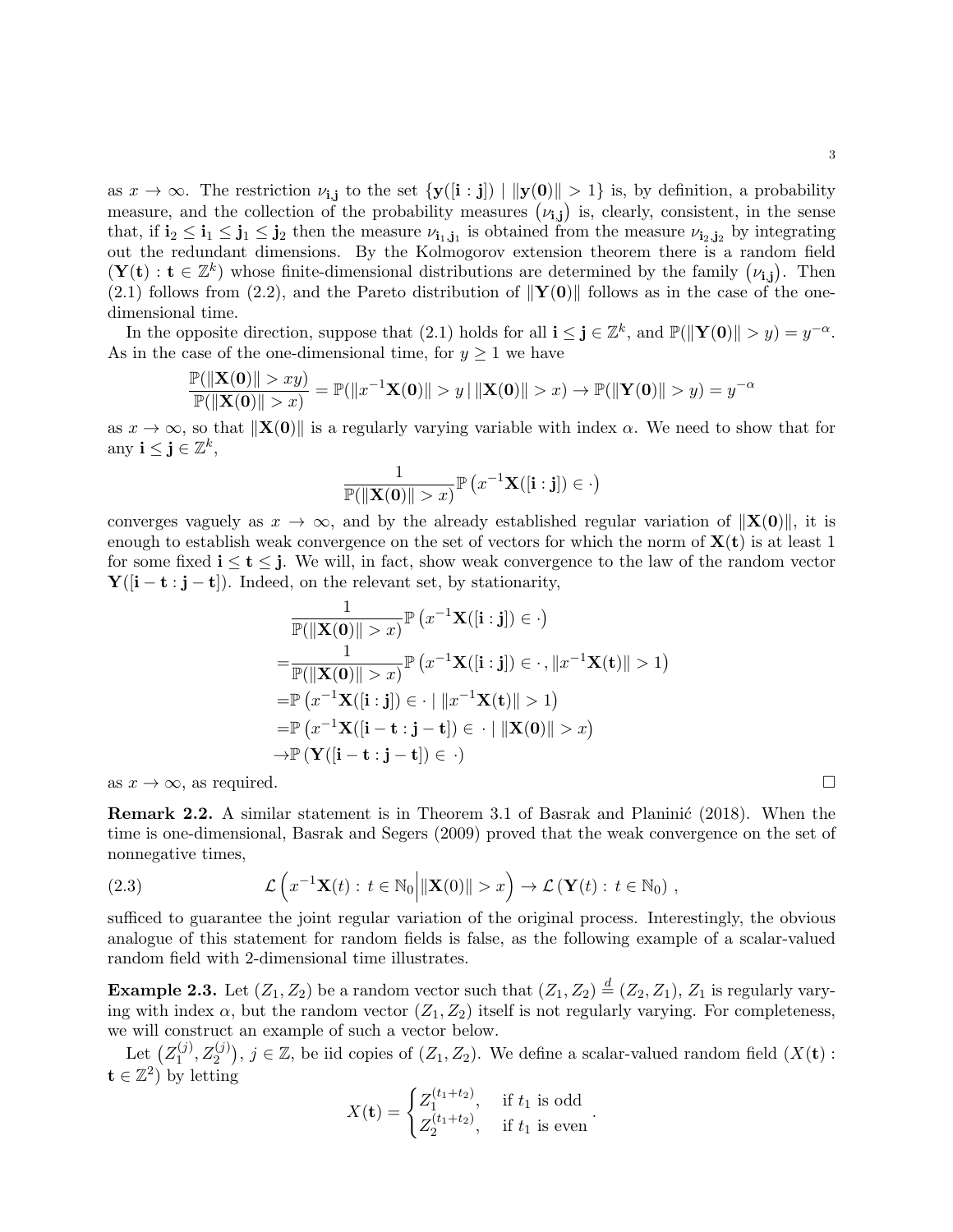It is clearly stationary. We claim that

(2.4) 
$$
\mathcal{L}\left(x^{-1}X(\mathbf{t}): \mathbf{t} \in \mathbb{N}_0^2 \middle| |X(\mathbf{0})| > x\right) \to \mathcal{L}\left(Y(\mathbf{t}): \mathbf{t} \in \mathbb{N}_0^2\right)
$$

as  $x \to \infty$ , where  $Y(0)$  has the Pareto( $\alpha$ ) distribution, and  $Y(t) = 0$  for each  $t \neq 0$ . Indeed, since **0** is the only point in  $\mathbb{N}_0^2$  on the line  $t_1 + t_2 = 0$ ,  $X(t)$  is independent of  $X(0)$  for each  $\mathbf{t} \in \mathbb{N}_0^2 \setminus \{\mathbf{0}\}.$  Therefore, for any such  $\mathbf{t}$  we have  $\mathcal{L}(x^{-1}X(\mathbf{t})|X(\mathbf{0}) > x) \to \delta_{\mathbf{0}}$  as  $x \to \infty$ . Therefore, (2.4) follows since  $X(0)$  is regularly varying with index  $\alpha$  because of the assumed regular variation of  $Z_1$ . Therefore, (2.4) holds. Note that the latter is the obvious analogue of (2.3) for a random field.

However, the random field  $(X(t): t \in \mathbb{Z}^2)$  is not regularly varying. To see this, note that with

$$
\mathbf{t}_1 = \begin{pmatrix} 0 \\ 0 \end{pmatrix}, \ \mathbf{t}_2 = \begin{pmatrix} -1 \\ 1 \end{pmatrix}
$$

we have  $(X(\mathbf{t}_1), X(\mathbf{t}_2)) \stackrel{d}{=} (Z_1, Z_2)$ , which, by the assumption, is not regularly varying.

It remains to construct a random vector  $(Z_1, Z_2)$  such that  $(Z_1, Z_2) \stackrel{d}{=} (Z_2, Z_1)$ ,  $Z_1$  is regularly varying with index  $\alpha$ , but the random vector  $(Z_1, Z_2)$  itself is not regularly varying. Let  $a_n =$  $n!$ ,  $n = 1, 2, \ldots$  Let  $Z \ge 1$  have the standard Pareto( $\alpha$ ) distribution. If  $Z \in [a_{2n-1}, a_{2n})$  for some  $n = 1, 2, ...,$  set  $Z_1 = Z_2 = Z$ . If  $Z \in [a_{2n}, a_{2n+1})$  for some  $n = 1, 2, ...,$  take  $Z_1$  and  $Z_2$  be standard Pareto( $\alpha$ ) random variables conditioned on being in the interval  $[a_{2n}, a_{2n+1})$  but otherwise independent. Formally, for any two-dimensional Borel set A,

$$
\mathbb{P}((Z_1, Z_2) \in A) = \sum_{n=1}^{\infty} \int_{a_{2n-1}}^{a_{2n}} \mathbb{1}((z, z) \in A) az^{-(\alpha+1)} dz \n+ \sum_{n=1}^{\infty} \frac{1}{a_{2n}^{-\alpha} - a_{2n+1}^{-\alpha}} \int_{a_{2n}}^{a_{2n+1}} \int_{a_{2n}}^{a_{2n+1}} \mathbb{1}((z_1, z_2) \in A) az_1^{-(\alpha+1)} az_2^{-(\alpha+1)} dz_1 dz_2.
$$

By construction,  $(Z_1, Z_2) \stackrel{d}{=} (Z_2, Z_1)$ , and each coordinate of the random vector has the standard Pareto( $\alpha$ ) distribution. It remains to show that the random vector  $(Z_1, Z_2)$  is not regularly varying. Note that

$$
\mathbb{P}\left(a_{2n-1}^{-1}(Z_1, Z_2) \in (1,2] \times (1,2]\right) \sim \mathbb{P}\left(Z \in (a_{2n-1}, 2a_{2n-1}]\right) \sim (1-2^{-\alpha})a_{2n-1}^{-\alpha}
$$

as  $n \to \infty$ . On the other hand,

$$
\mathbb{P}\left(a_{2n}^{-1}(Z_1, Z_2) \in (1, 2] \times (1, 2]\right) \le \frac{1}{a_{2n}^{-\alpha} - a_{2n+1}^{-\alpha}} \left(\int_{a_{2n}}^{2a_{2n}} az^{-(\alpha+1)} dz\right)^2
$$

$$
+ \mathbb{P}\left(Z \ge a_{2n+1}\right) \sim (1 - 2^{-\alpha})^2 a_{2n}^{-\alpha}
$$

as  $n \to \infty$ . Therefore, (1.1) cannot hold.

#### 3. Properties of the tail field

This section describes the properties of the tail field introduced in the previous section. These are similar, but not identical, to the properties of the tail process. In particular, we introduce an object parallel to that of the spectral process of Basrak and Segers (2009), which we call the spectral field. The latter is defined as  $\Theta(\mathbf{t}) = \mathbf{Y}(\mathbf{t})/||\mathbf{Y}(\mathbf{0})||$ ,  $\mathbf{t} \in \mathbb{Z}^k$ , where  $(\mathbf{Y}(\mathbf{t}): \mathbf{t} \in \mathbb{Z}^k)$  is the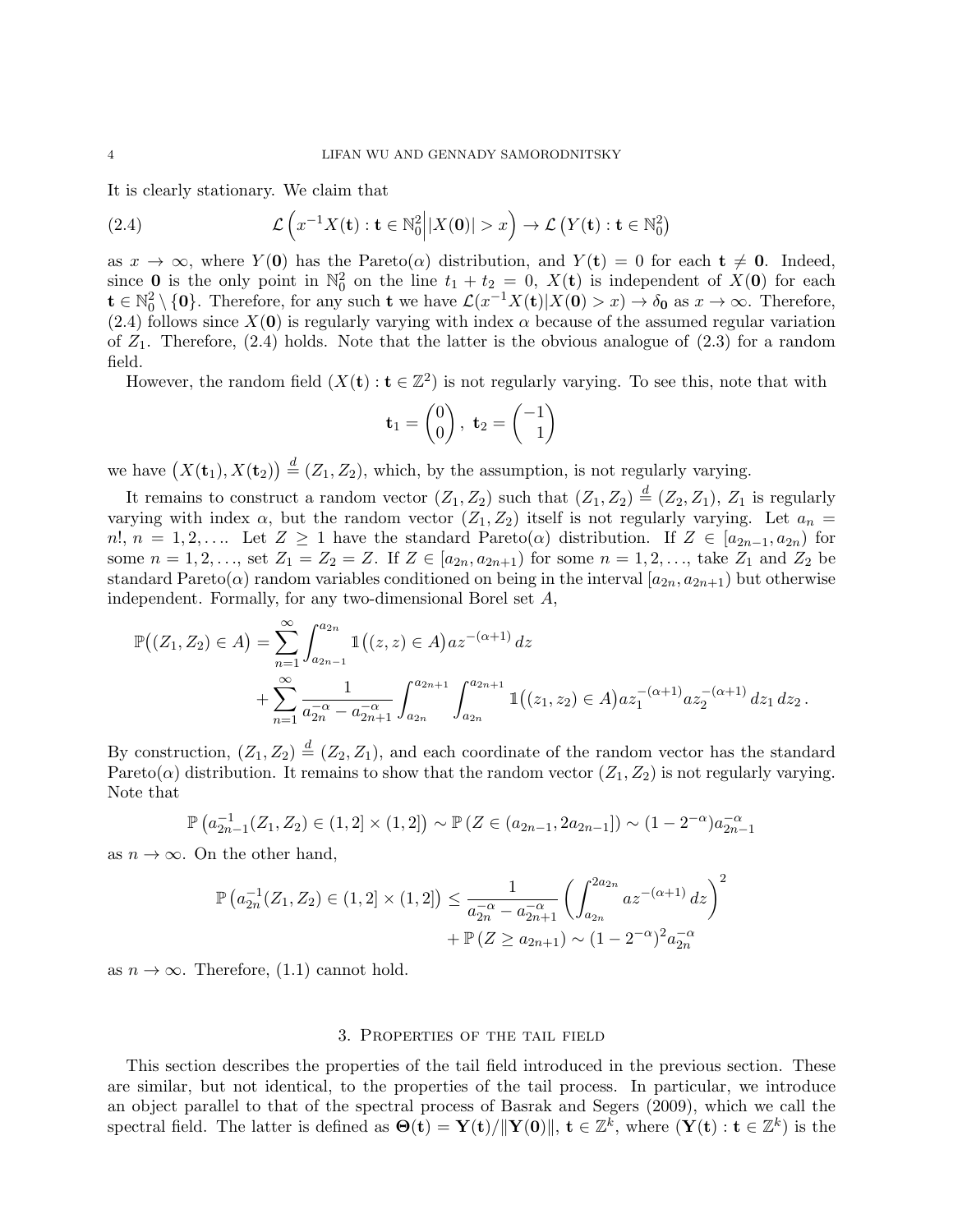tail field of an  $\mathbb{R}^d$ -valued stationary random field  $(\mathbf{X}(\mathbf{t}) : \mathbf{t} \in \mathbb{Z}^k)$  that is jointly regularly varying with index  $\alpha > 0$ . As in the one-dimensional case, it is easy to check that

(3.1) the spectral field is independent of 
$$
\|\mathbf{Y}(\mathbf{0})\|
$$
.

The following proposition can be proved in the same way as for the one-dimensional time, so we do not include the proof. See also Theorem 3.1 in Basrak and Planinic (2018). Note, however, that a part of Corollary 3.2 in Basrak and Segers (2009) fails in the case of random fields; see Example 2.3.

**Proposition 3.1.** Let  $(X(t) : t \in \mathbb{Z}^k)$  be an  $\mathbb{R}^d$ -valued stationary random field, and  $||X(0)||$  be a regularly varying variable with index  $\alpha$  for some  $\alpha \in (0,\infty)$ . Then  $(\mathbf{X}(t) : t \in \mathbb{Z}^k)$  is jointly regularly varying with index  $\alpha$  if and only if there exists a random field  $(\Theta(\mathbf{t}) : \mathbf{t} \in \mathbb{Z}^k)$  such that

(3.2) 
$$
\mathcal{L}\left(\frac{\mathbf{X}(\mathbf{t})}{\|\mathbf{X}(\mathbf{0})\|} : \mathbf{t} \in \mathbb{Z}^k \middle| \|\mathbf{X}(\mathbf{0})\| > x\right) \to \mathcal{L}(\Theta(\mathbf{t}) : \mathbf{t} \in \mathbb{Z}^k)
$$

as  $x \to \infty$ .

Even though neither the tail field nor the spectral field is generally stationary, the stationarity of the original random field  $(X(t): t \in \mathbb{Z}^k)$  makes itself felt in the former fields. In particular, it leads to a "change-of-time" property for these fields. A similar result in the case of one-dimensional time is a part of Theorem 3.1 in Basrak and Segers (2009). We present this property in a somewhat more general form.

**Theorem 3.2.** Let  $(\mathbf{Y}(t): t \in \mathbb{Z}^k)$  be the tail field corresponding to an  $\mathbb{R}^d$ -valued stationary random field  $(\mathbf{X}(\mathbf{t}): \mathbf{t} \in \mathbb{Z}^k)$  that is jointly regularly varying with index  $\alpha > 0$ , and let  $(\mathbf{\Theta}(\mathbf{t}): \mathbf{t} \in \mathbb{Z}^k)$  be the corresponding spectral field. Let  $g: (\mathbb{R}^d)^{\mathbb{Z}^k} \to \mathbb{R}$  be a bounded measurable function. Take any  $\mathbf{s} \in \mathbb{Z}^k$ . Then the following identities hold:

(3.3) 
$$
\mathbb{E}\big[g(\mathbf{Y}(\cdot - \mathbf{s}))\mathbb{1}\big(\mathbf{Y}(-\mathbf{s}) \neq \mathbf{0}\big)\big] = \int_0^\infty \mathbb{E}[g(r\mathbf{\Theta}(\cdot))\mathbb{1}(r\|\mathbf{\Theta}(\mathbf{s})\| > 1)] d(-r^{-\alpha}),
$$

(3.4) 
$$
\mathbb{E}\big[g(\Theta(\cdot - \mathbf{s}))\mathbb{1}\big(\Theta(-\mathbf{s}) \neq \mathbf{0}\big)\big] = \mathbb{E}\left[g\left(\frac{\Theta(\cdot)}{\|\Theta(\mathbf{s})\|}\right)\|\Theta(\mathbf{s})\|^{\alpha}\right].
$$

*Proof.* Since a probability measure on  $(\mathbb{R}^d)^{\mathbb{Z}^k}$  is uniquely determined by its finite-dimensional distributions, for (3.3) it is enough to prove that for any  $\mathbf{i} \leq \mathbf{j} \in \mathbb{Z}^k$  and any bounded measurable function  $g: (\mathbb{R}^d)^{\prod_{\ell=1}^k (j_\ell - i_\ell + 1)} \to \mathbb{R}$ , we have

(3.5) 
$$
\mathbb{E}\big[g(\mathbf{Y}([i-s:j-s]))\mathbb{1}\big(\mathbf{Y}(-s)\neq 0\big)\big] = \int_0^\infty \mathbb{E}[g(r\Theta([i:j]))\mathbb{1}(r\|\Theta(s)\| > 1)]\,d(-r^{-\alpha}).
$$

Suppose first that g is bounded and continuous. Let  $\varepsilon > 0$ . By (2.1) and stationarity, the argument of Basrak and Segers (2009) gives us

$$
\mathbb{E}\big[g(\mathbf{Y}([i-s:j-s]))\mathbb{1}\big(||\mathbf{Y}(-s)||>\varepsilon\big)\big] = \int_{\varepsilon}^{\infty} \mathbb{E}[g(r\Theta([i:j]))\mathbb{1}(r||\Theta(s)||>1)]\,d(-r^{-\alpha}).
$$

If g is, in addition, nonnegative, then we can let  $\varepsilon \downarrow 0$  in this relation, so that monotone convergence theorem gives us  $(3.5)$  for nonnegative bounded and continuous g. The assumption of nonnegativity can now be removed by writing  $g$  as the difference of its positive and negative parts. Since integrals of bounded continuous functions uniquely determine a finite measure, we see that (3.5) holds without the assumption of continuity. As in Basrak and Segers (2009), (3.4) follows from (3.3) by defining a new bounded measurable function on  $(\mathbb{R}^d)^{\mathbb{Z}^k}$  as  $\tilde{g}(\mathbf{y}) = g(\mathbf{y}/\|\mathbf{y}(\mathbf{s})\|) \mathbb{1}(\mathbf{y}(\mathbf{s}) \neq 0)$  and applying  $(3.3)$  to this function.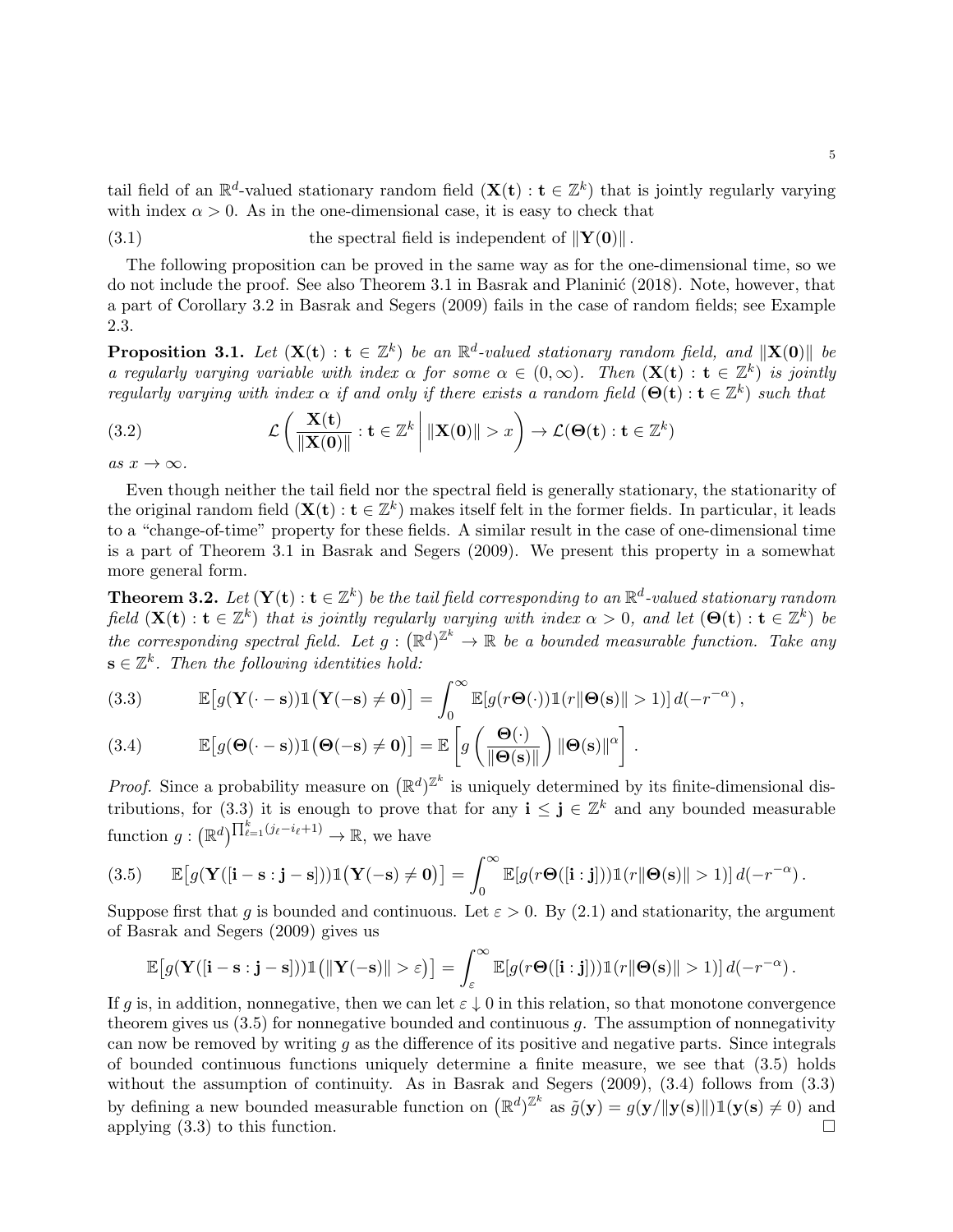If h is a bounded measurable function on the unit sphere  $\mathbb{S}^{d-1}$  in  $\mathbb{R}^d$ , then choosing  $g(\mathbf{y}) = h(\mathbf{y}(\mathbf{s}))$ if  $\|\mathbf{y(s)}\| = 1$  and  $g(\mathbf{y}) = 0$  otherwise produces a bounded measurable function on  $(\mathbb{R}^d)^{\mathbb{Z}^k}$ . Applying (3.4) to this function gives us the identity

(3.6) 
$$
\mathbb{E}[h(\Theta(\mathbf{s})/\|\Theta(\mathbf{s})\|)\|\Theta(\mathbf{s})\|^{\alpha}] = \mathbb{E}[h(\Theta(\mathbf{0}))\mathbb{1}(\Theta(-\mathbf{s})\neq \mathbf{0})].
$$

The value of  $\mathbb{E}[\|\Theta(s)\|^{\alpha}]$  is a measure of the effect of changing the "origin" of the spectral field from **0** to s (recall that  $\|\Theta(\mathbf{0})\| = 1$  by the definition). With  $h(\cdot) \equiv 1$ , (3.6) reduces to  $\mathbb{E}[\|\Theta(s)\|^{\alpha}] =$  $\mathbb{P}(\Theta(-\mathbf{s}) \neq \mathbf{0})$  (so  $\mathbb{E}[\|\Theta(\mathbf{s})\|^{\alpha}] \leq 1$ ). In particular, for  $\delta > 0$ ,

$$
\lim_{x \to \infty} \mathbb{P} \big( \Vert \mathbf{X}(0) \Vert > \delta x \Vert \Vert \mathbf{X}(s) \Vert > x \big) = \lim_{x \to \infty} \mathbb{P} \big( \Vert \mathbf{X}(-s) \Vert > \delta x \Vert \Vert \mathbf{X}(0) \Vert > x \big)
$$

$$
= \mathbb{P} \big( \Vert \mathbf{Y}(-s) \Vert > \delta \big),
$$

so

$$
\mathbb{E}[\|\Theta(\mathbf{s})\|^{\alpha}] = \mathbb{P}(\Theta(-\mathbf{s}) \neq \mathbf{0})
$$
  
= 
$$
\mathbb{P}(\mathbf{Y}(-\mathbf{s}) \neq \mathbf{0}) = \lim_{\delta \downarrow 0} \mathbb{P}(\|\mathbf{Y}(-\mathbf{s})\| > \delta)
$$
  
= 
$$
\lim_{\delta \downarrow 0} \lim_{x \to \infty} \mathbb{P}(\|\mathbf{X}(\mathbf{0})\| > \delta x \,|\, \|\mathbf{X}(\mathbf{s})\| > x),
$$

thus providing an intuitive interpretation of the quantity  $\mathbb{E}[\|\Theta(s)\|^{\alpha}]$ . Furthermore, assuming that  $\mathbb{E}[\|\Theta(\mathbf{s})\|^{\alpha}] > 0$ , (3.6) says that the two probability measures on  $\mathbb{S}^{d-1}$ ,

$$
\begin{aligned} &\mathbb{P}_1(\cdot) = \frac{1}{\mathbb{E}[\|\Theta(s)\|^{\alpha}]} \mathbb{E}[\|\Theta(s)\|^{\alpha} \mathbb{1}(\Theta(s)/\|\Theta(s)\| \in \cdot)]\,,\\ &\mathbb{P}_2(\cdot) = \frac{\mathbb{P}(\Theta(0) \in \cdot, \, \Theta(-s) \neq 0)}{\mathbb{P}(\Theta(-s) \neq 0)}\,, \end{aligned}
$$

are equal. Therefore, a necessary and sufficient condition for  $\mathbb{E}[\|\Theta(s)\|^{\alpha}] = 1$  is

$$
\mathbb{P}(\Theta(0) \in \cdot) = \mathbb{E}[\|\Theta(s)\|^\alpha \mathbb{1}(\Theta(s)/\|\Theta(s)\| \in \cdot)].
$$

The above discussion is an extension of the ideas in Basrak and Segers (2009) in the case of on-dimensional time to random fields.

The important "change-of-time" property (3.4) has recently been shown in Janßen (2018) to be equivalent, in the case of the one-dimensional time, to a certain distributional invariance property of the spectral process. As we explain below, this equivalence extends to random fields. We start with a simple extension of Lemma 2.2 *ibid.* It describes a rather unexpected property of the spectral field. The argument requires the notion of invariant order. A complete order  $\prec$  on  $\mathbb{Z}^k$  is called invariant if  $s \prec t$  for  $s, t \in \mathbb{Z}^k$  implies that  $s + i \prec t + i$  for any  $i \in \mathbb{Z}^{\bar{k}}$ . An example of an invariant order is the lexicographic (or dictionary) order: for  $s, t \in \mathbb{Z}^k$ , we say that  $s \prec t$  if either (1)  $s_1 < t_1$ , or (2) there exists  $2 \leq \ell \leq k$  such that  $s_i = t_i$  for all  $i = 1, \ldots, \ell - 1$ , and  $s_{\ell} < t_{\ell}$ .

**Lemma 3.3.** Let  $(\Theta(\mathbf{t}) : \mathbf{t} \in \mathbb{Z}^k)$  be an  $\mathbb{R}^d$ -valued random field such that  $\mathbb{P}(\|\Theta(\mathbf{0})\| = 1) = 1$  and satisfies (3.4). Then  $\|\Theta(\mathbf{t})\| \to 0$  a.s. as  $\|\mathbf{t}\| \to \infty$  if and only if  $\sum_{\mathbf{t}\in\mathbb{Z}^k} \|\Theta(\mathbf{t})\|^{\alpha} < \infty$  a.s.

Proof. Trivially, the summability condition implies that the values of the field vanish at infinity. In the other direction, fix an invariant order on  $\mathbb{Z}^k$ , and suppose that the event  $\{\|\Theta(t)\|\to 0\}$  as  $\|\mathbf{t}\| \to \infty$  has probability 1. On this event there is, clearly, a finite number of points in  $\mathbb{Z}^k$  over which  $\|\Theta(i)\|$  achieves the supremum  $\sup_{\mathbf{t}\in\mathbb{Z}^k} \|\Theta(\mathbf{t})\|$ . Therefore, on this event we can define a  $\mathbb{Z}^k$ valued random variable **T** such that  $\|\Theta(\mathbf{T})\| = \sup_{\mathbf{t}\in\mathbb{Z}^k} \|\Theta(\mathbf{t})\|$  and any other point of  $\mathbb{Z}^k$  with this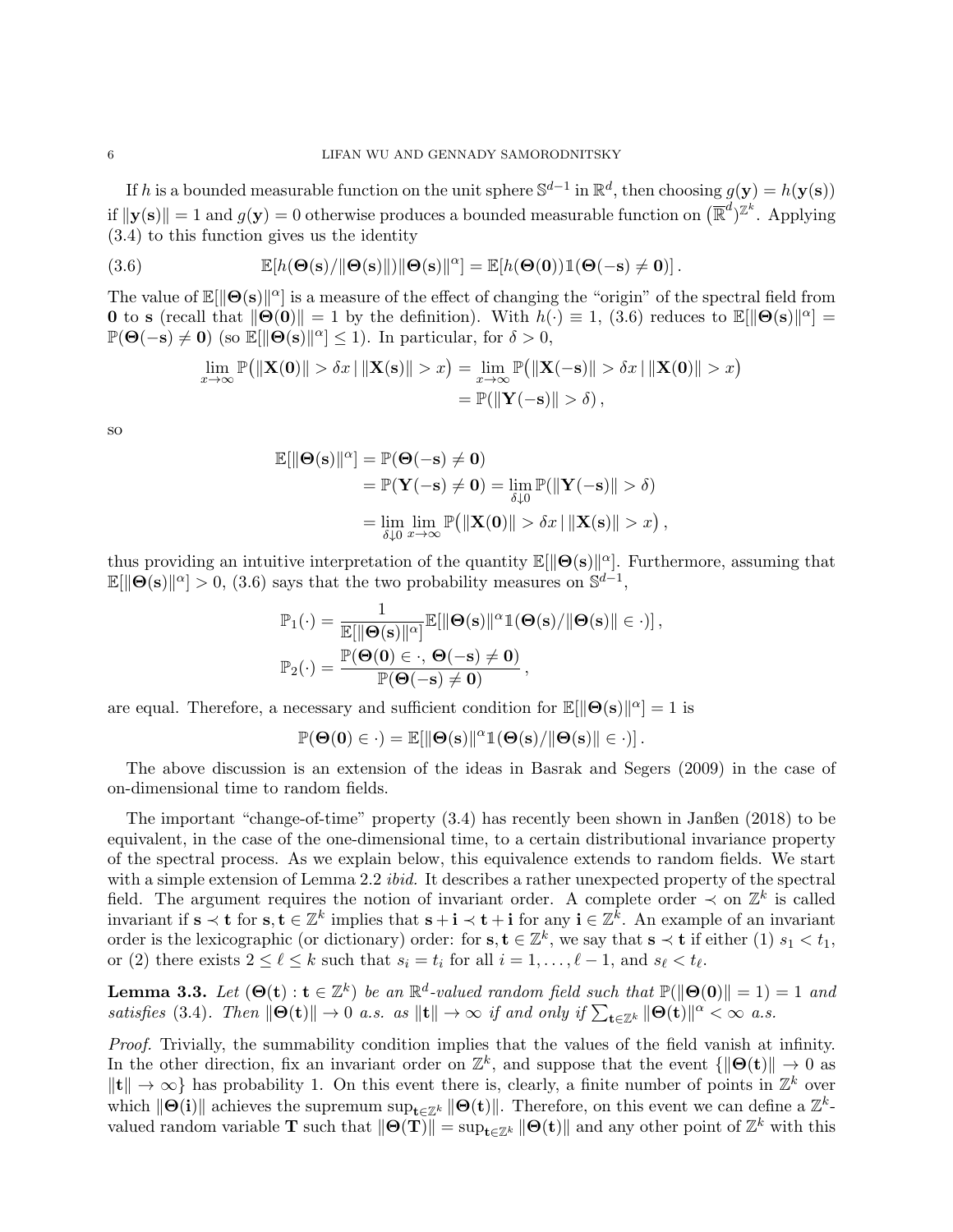property succeeds **T** in the invariant order. If, to the contrary, we have  $\mathbb{P}(\sum_{t \in \mathbb{Z}^k} ||\Theta(t)||^{\alpha} = \infty) > 0$ , then there exists  $\mathbf{i} \in \mathbb{Z}^k$  such that  $P(\sum_{\mathbf{t} \in \mathbb{Z}^k} ||\Theta(\mathbf{t})||^\alpha = \infty, \mathbf{T} = \mathbf{i}) > 0$ , which gives us

$$
\infty = \mathbb{E}\left[\sum_{\mathbf{t}\in\mathbb{Z}^k} \|\Theta(\mathbf{t})\|^{\alpha} \mathbb{1}(\mathbf{T}=\mathbf{i})\right] = \sum_{\mathbf{t}\in\mathbb{Z}^k} \mathbb{E}\left[\|\Theta(\mathbf{t})\|^{\alpha} \mathbb{1}(\mathbf{T}=\mathbf{i})\right].
$$

For each  $\mathbf{i} \in \mathbb{Z}^k$  we define a function  $g_{\mathbf{i}}: (\mathbb{R}^d)^{\mathbb{Z}^k} \to \mathbb{R}$  as follows. If  $(\theta(\mathbf{s}), \mathbf{s} \in \mathbb{Z}^k)$  is such that

$$
\|\theta(j)\| < \|\theta(i)\| \text{ for } j \prec i, \, \|\theta(j)\| \le \|\theta(i)\| \text{ for } j \succeq i \, ,
$$

then we set  $g_i(\theta(s), s \in \mathbb{Z}^k) = 1$ . Otherwise we set  $g_i(\theta(s), s \in \mathbb{Z}^k) = 0$ . Clearly, each  $g_i$  is a bounded measurable function. Then by the "change of time property" (3.4),

$$
\infty = \sum_{\mathbf{t} \in \mathbb{Z}^k} \mathbb{E} \left[ \|\Theta(\mathbf{t})\|^{\alpha} g_i(\Theta(\mathbf{s}) : \mathbf{s} \in \mathbb{Z}^k) \right] = \sum_{\mathbf{t} \in \mathbb{Z}^k} \mathbb{E} \left[ \|\Theta(\mathbf{t})\|^{\alpha} g_i \left( \frac{\Theta(\mathbf{s})}{\|\Theta(\mathbf{t})\|} : \mathbf{s} \in \mathbb{Z}^k \right) \right]
$$
  
\n
$$
= \sum_{\mathbf{t} \in \mathbb{Z}^k} \mathbb{E} \left[ g_i \left( \Theta(\mathbf{s} - \mathbf{t}) : \mathbf{s} \in \mathbb{Z}^k \right) \mathbb{1}(\Theta(-\mathbf{t}) \neq \mathbf{0}) \right]
$$
  
\n
$$
= \sum_{\mathbf{t} \in \mathbb{Z}^k} \mathbb{E} \left[ \mathbb{1}(\|\Theta(\mathbf{j})\| < \|\Theta(\mathbf{i} - \mathbf{t})\|, \mathbf{j} \prec \mathbf{i} - \mathbf{t}) \mathbb{1}(\|\Theta(\mathbf{j})\| \le \|\Theta(\mathbf{i} - \mathbf{t})\|, \mathbf{j} \ge \mathbf{i} - \mathbf{t}) \mathbb{1}(\Theta(-\mathbf{t}) \ne \mathbf{0}) \right]
$$
  
\n
$$
\le \sum_{\mathbf{t} \in \mathbb{Z}^k} \mathbb{E} \left[ \mathbb{1}(\|\Theta(\mathbf{j})\| < \|\Theta(\mathbf{i} - \mathbf{t})\|, \mathbf{j} \prec \mathbf{i} - \mathbf{t}) \mathbb{1}(\|\Theta(\mathbf{j})\| \le \|\Theta(\mathbf{i} - \mathbf{t})\|, \mathbf{j} \ge \mathbf{i} - \mathbf{t}) \right]
$$
  
\n
$$
= \sum_{\mathbf{t} \in \mathbb{Z}^k} P(\mathbf{T} = \mathbf{i} - \mathbf{t}) = 1,
$$

which leads to a contradiction. Hence,  $\sum_{\mathbf{t}\in\mathbb{Z}^k} ||\mathbf{\Theta}(\mathbf{t})||^\alpha < \infty$  a.s..

As in the one-dimensional case, the spectral field vanishes a.s. at infinity under Condition 5.1 below; see Theorem 5.2. Lemma 3.3 shows that under Condition 5.1 the spectral process also satisfies the stronger summability statement.

The next theorem is a version of Theorem 2.4 in Janßen (2018) for random fields. It establishes a certain invaraince property of the law of a spectral fields satsifying the equaivalent conditions of Lemma 3.3.

**Theorem 3.4.** Let  $(\mathbf{\Theta(t)} : \mathbf{t} \in \mathbb{Z}^k)$  be an  $\mathbb{R}^d$ -valued random field such that  $0 < \sum_{\mathbf{t} \in \mathbb{Z}^k} \| \mathbf{\Theta(t)} \|^{\alpha} < \infty$ a.s.. Let  $\mathcal I$  be an  $\mathbb Z^k$ -valued random element such that

(3.7) 
$$
\mathbb{P}(\mathcal{I} = \mathbf{i} \mid (\mathbf{\Theta}(\mathbf{t}) : \mathbf{t} \in \mathbb{Z}^k)) = \frac{\|\mathbf{\Theta}(\mathbf{i})\|^{\alpha}}{\sum_{\mathbf{t} \in \mathbb{Z}^k} \|\mathbf{\Theta}(\mathbf{t})\|^{\alpha}}.
$$

for  $\mathbf{i} \in \mathbb{Z}^k$ . Define

$$
\mathbf{\Theta}^{RS}(\mathbf{t}) = \frac{\mathbf{\Theta}(\mathbf{t} + \mathcal{I})}{\|\mathbf{\Theta}(\mathcal{I})\|}, \ \mathbf{t} \in \mathbb{Z}^k.
$$

Then a necessary and sufficient condition for the equality of the laws

(3.8) 
$$
\mathcal{L}((\mathbf{\Theta}^{RS}(\mathbf{t}):\mathbf{t}\in\mathbb{Z}^k))=\mathcal{L}((\mathbf{\Theta}(\mathbf{t}):\mathbf{t}\in\mathbb{Z}^k))
$$

is that  $(\mathbf{\Theta}(\mathbf{t}): \mathbf{t} \in \mathbb{Z}^k)$  satisfies (3.4) and  $\mathbb{P}(\|\mathbf{\Theta}(\mathbf{0})\| = 1) = 1$ .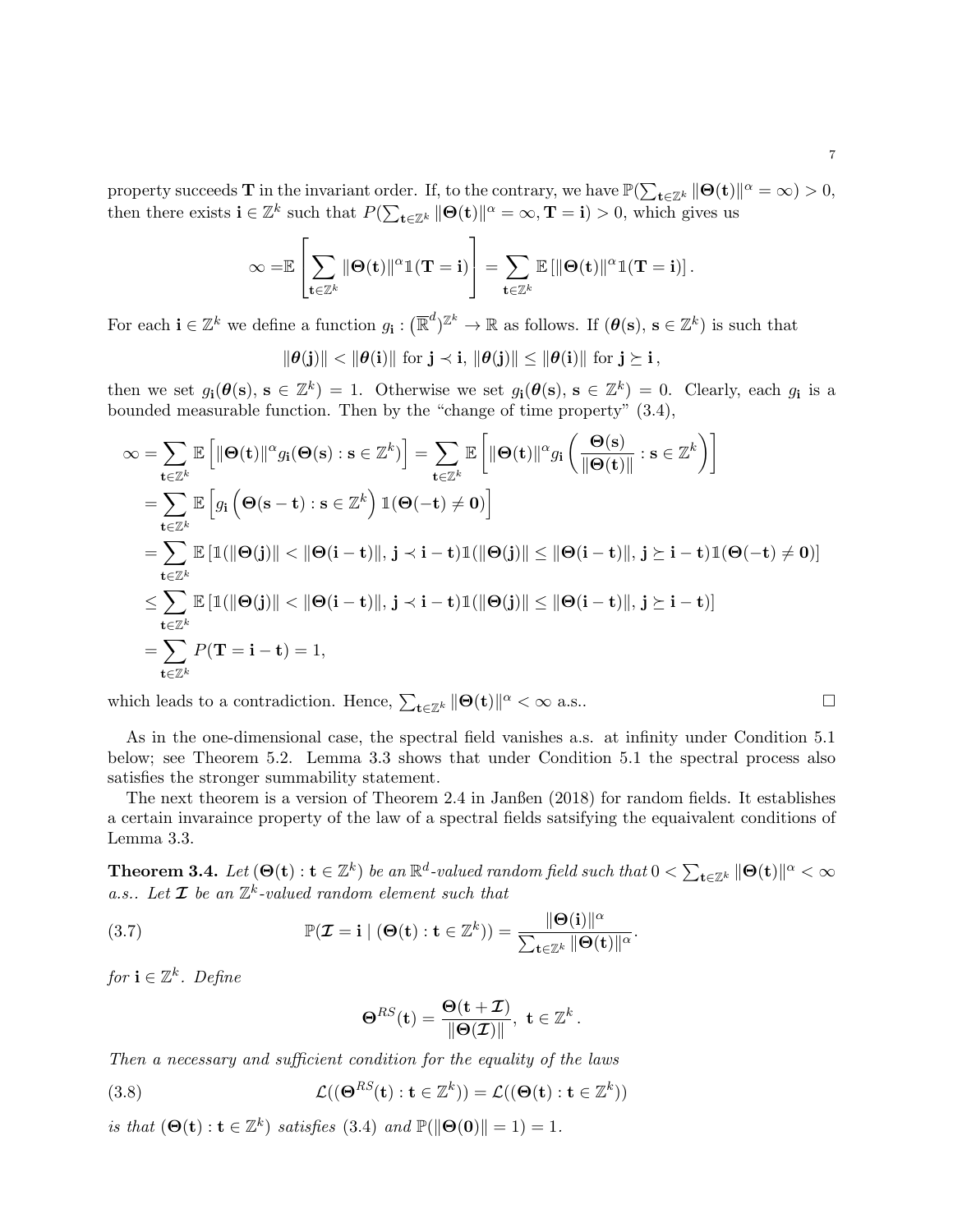*Proof.* Suppose first (3.8) holds. Since  $\|\Theta^{RS}(0)\| = 1$ , we must have  $\mathbb{P}(\|\Theta(0)\| = 1) = 1$ . Now, let  $g: (\mathbb{R}^d)^{\mathbb{Z}^k} \to \mathbb{R}$  be a bounded measurable function. Denoting  $\|\Theta\|_{\alpha} = \left(\sum_{\mathbf{t} \in \mathbb{Z}^k} \|\Theta(\mathbf{t})\|^{\alpha}\right)^{1/\alpha}$ , we have

$$
\mathbb{E}[g(\Theta(\cdot - \mathbf{s}))\mathbb{1}(\Theta(-\mathbf{s}) \neq \mathbf{0})] = \mathbb{E}[g(\Theta^{\text{RS}}(\cdot - \mathbf{s}))\mathbb{1}(\Theta^{\text{RS}}(-\mathbf{s}) \neq \mathbf{0})]
$$
\n
$$
= \mathbb{E}\left[\mathbb{E}\left[g\left(\frac{\Theta(\cdot - \mathbf{s} + \mathcal{I})}{\|\Theta(\mathcal{I})\|}\right)\mathbb{1}\left(\frac{\Theta(-\mathbf{s} + \mathcal{I})}{\|\Theta(\mathcal{I})\|} \neq \mathbf{0}\right) \middle| (\Theta(\mathbf{t}): \mathbf{t} \in \mathbb{Z}^{k})\right]\right]
$$
\n
$$
= \mathbb{E}\left[\sum_{\mathbf{i} \in \mathbb{Z}^{k}} \frac{\|\Theta(\mathbf{i})\|^{\alpha}}{\|\Theta\|_{\alpha}^{\alpha}} g\left(\frac{\Theta(\cdot - \mathbf{s} + \mathbf{i})}{\|\Theta(\mathbf{i})\|}\right)\mathbb{1}\left(\Theta(-\mathbf{s} + \mathbf{i}) \neq \mathbf{0}\right)\right].
$$

Similarly,

$$
\mathbb{E}\left[g\left(\frac{\Theta(\cdot)}{\|\Theta(s)\|}\right)\|\Theta(s)\|^{\alpha}\right]
$$
\n
$$
=\mathbb{E}\left[g\left(\frac{\Theta^{\text{RS}}(\cdot)}{\|\Theta^{\text{RS}}(s)\|}\right)\|\Theta^{\text{RS}}(s)\|^{\alpha}\right]
$$
\n
$$
=\mathbb{E}\left[\sum_{\mathbf{j}\in\mathbb{Z}^k}\frac{\|\Theta(\mathbf{j})\|^{\alpha}}{\|\Theta\|_{\alpha}^{\alpha}}g\left(\frac{\Theta(\cdot+\mathbf{j})}{\|\Theta(s+\mathbf{j})\|}\right)\left\|\frac{\Theta(s+\mathbf{j})}{\|\Theta(\mathbf{j})\|}\right\|^{\alpha}1(\Theta(\mathbf{j})\neq\mathbf{0})\right]
$$
\n
$$
=\mathbb{E}\left[\sum_{\mathbf{i}\in\mathbb{Z}^k}\frac{\|\Theta(\mathbf{i})\|^{\alpha}}{\|\Theta\|_{\alpha}^{\alpha}}g\left(\frac{\Theta(\cdot-\mathbf{s}+\mathbf{i})}{\|\Theta(\mathbf{i})\|}\right)1(\Theta(\cdot-\mathbf{s}+\mathbf{i})\neq\mathbf{0})\right]
$$

by substituting  $\mathbf{j} = \mathbf{i} - \mathbf{s}$ . The equal results of these two calculations show that the random field has the property  $(3.4)$ .

In the other direction, suppose that the random field  $(\Theta(\mathbf{t}) : \mathbf{t} \in \mathbb{Z}^k)$  satisfies (3.4) and  $\mathbb{P}(\|\Theta(0)\| = 1) = 1$ . For any bounded measurable function g,

$$
\mathbb{E}[g(\mathbf{\Theta}^{\text{RS}}(\mathbf{t}): \mathbf{t} \in \mathbb{Z}^k)] = \sum_{\mathbf{i} \in \mathbb{Z}^k} \mathbb{E}\left[g\left(\frac{\mathbf{\Theta}(\mathbf{t}-\mathbf{i})}{\|\mathbf{\Theta}(-\mathbf{i})\|}\right) \frac{\|\mathbf{\Theta}(-\mathbf{i})\|^{\alpha}}{\|\mathbf{\Theta}\|_{\alpha}^{\alpha}} \mathbb{1}(\mathbf{\Theta}(-\mathbf{i}) \neq \mathbf{0})\right].
$$

Define a new function  $\bar{g}$  by

$$
\bar{g}\left(\boldsymbol{\theta}(\mathbf{t}):\,\mathbf{t}\in\mathbb{Z}^k\right)=g\left(\frac{\boldsymbol{\theta}(\mathbf{t})}{\|\boldsymbol{\theta}(\mathbf{0})\|}:\mathbf{t}\in\mathbb{Z}^k\right)\frac{\|\boldsymbol{\theta}(\mathbf{0})\|^{\alpha}}{\|\boldsymbol{\theta}\|_{\alpha}^{\alpha}}
$$

if  $\theta(0) \neq 0$  and  $\|\theta\|_{\alpha}^{\alpha} = \sum_{i \in \mathbb{Z}^k} \|\theta(i)\|^{\alpha} < \infty$ . If these conditions do not hold, set  $\bar{g} = 0$ . Since  $\bar{g}$  is a bounded and measurable function, we have by (3.4) and the fact that  $\mathbb{P}(\|\Theta(0)\| = 1) = 1$ ,

$$
\mathbb{E}[g(\mathbf{\Theta}^{\text{RS}}(\mathbf{t}) : \mathbf{t} \in \mathbb{Z}^{k})] = \sum_{\mathbf{i} \in \mathbb{Z}^{k}} \mathbb{E}\left[\bar{g}(\mathbf{\Theta}(\mathbf{t} - \mathbf{i}) : \mathbf{t} \in \mathbb{Z}^{k}) \mathbb{1}(\mathbf{\Theta}(-\mathbf{i}) \neq \mathbf{0})\right]
$$

$$
= \sum_{\mathbf{i} \in \mathbb{Z}^{k}} \mathbb{E}\left[\bar{g}\left(\frac{\mathbf{\Theta}(\mathbf{t})}{\|\mathbf{\Theta}(\mathbf{i})\|} : \mathbf{t} \in \mathbb{Z}^{k}\right) \|\mathbf{\Theta}(\mathbf{i})\|^{\alpha}\right]
$$

$$
= \sum_{\mathbf{i} \in \mathbb{Z}^{k}} \mathbb{E}\left[g(\mathbf{\Theta}(\mathbf{t}) : \mathbf{t} \in \mathbb{Z}^{k}) \frac{\|\mathbf{\Theta}(\mathbf{i})\|^{\alpha}}{\|\mathbf{\Theta}\|_{\alpha}^{\alpha}}\right]
$$

$$
= \mathbb{E}\left[g(\mathbf{\Theta}(\mathbf{t}) : \mathbf{t} \in \mathbb{Z}^{k})\right],
$$

proving  $(3.8)$ .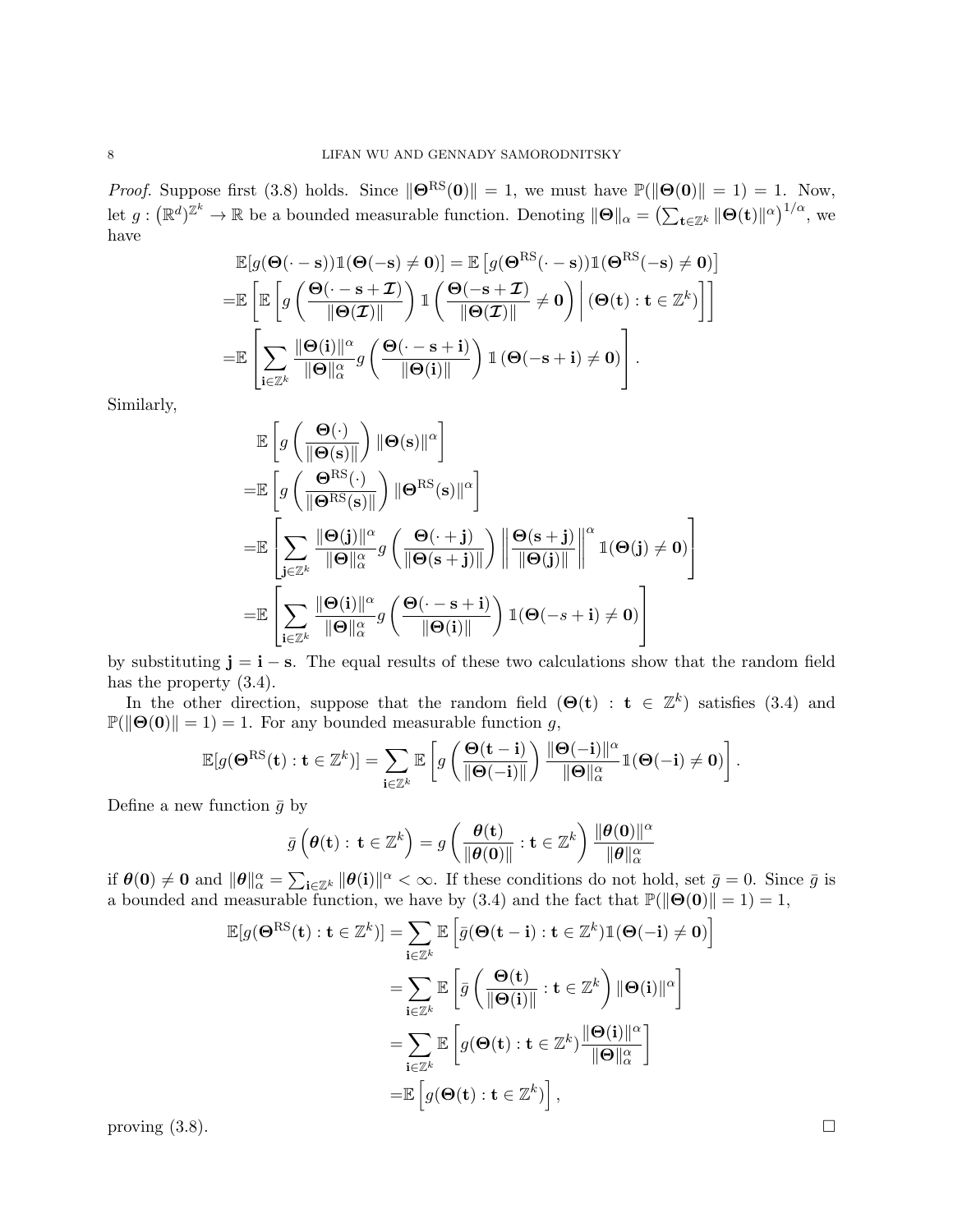#### 4. Extremal index of a random field

The extremal index is one of the major ways to characterize how the extremes of a stationary sequence cluster; it was introduced in Leadbetter (1983) and extensively studied and used ever since. The corresponding notion for random fields appeared in Ferreira and Pereira (2008). One of the attractive features of the notion of the extremal index is that it admits multiple interpretations. These different points of view on extremal index, however, turn out to be equivalent only under appropriate technical conditions (and the equivalences turn out to be even more strained for random fields). In fact, the original definition of the extremal index itself includes an assumption of its existence. For jointly regularly varying random fields, the tail field sheds new light on the notion of the extremal index. Importantly, no assumptions of existence are required for the tail field-based notions of the extremal index (apart, of course, from the regular variation). In order to clarify the situation, we keep the definitions distinct.

**Definition 4.1.** An  $\mathbb{R}^d$ -valued stationary random field  $(\mathbf{X}(\mathbf{t}) : \mathbf{t} \in \mathbb{Z}^k)$  has a **classical extremal** index  $\theta_{\rm cl}$  if for each  $\tau > 0$  and any array  $(u_{\rm n}(\tau))$  satisfying

(4.1) 
$$
\left(\prod_{\ell=1}^k n_\ell\right) \mathbb{P}(\|\mathbf{X}(\mathbf{0})\| > u_\mathbf{n}(\tau)) \to \tau
$$

as  $n \to \infty$ , it also holds that

(4.2) 
$$
\mathbb{P}\left(M_X(\mathcal{R}_n^+) \leq u_n(\tau)\right) \to e^{-\theta_{\text{cl}}\tau}.
$$

Remark 4.2. It is common to formulate the definition of the classical extremal index by requiring that (4.1) and (4.2) hold for some array  $(u_n(\tau))$ . This appears to tie the notion to a particular choice of the array, and does not seem to broaden the applicability of the definition.

Definition 4.3. An  $\mathbb{R}^d$ -valued stationary random field  $(X(t) : t \in \mathbb{Z}^k)$  has a block extremal index  $\theta_b$  if for some array  $(\mathbf{r}_n)$  increasing to  $\infty$  such that  $\mathbf{r}_n/n \to 0$ , for each  $\tau > 0$  and any array  $(u_n(\tau))$  satisfying (4.1), it holds that

(4.3) 
$$
\theta_{\mathbf{b}} = \lim_{\mathbf{n} \to \infty} \frac{\mathbb{P}(M_X(\mathcal{R}_{\mathbf{r}_{\mathbf{n}}}^+) > u_{\mathbf{n}}(\tau))}{\left(\prod_{\ell=1}^k r_{n_\ell}\right) \mathbb{P}(\|\mathbf{X}(\mathbf{0})\| > u_{\mathbf{n}}(\tau))}
$$

Under certain conditions the block extremal index coincides with the classical extremal index, assuming the latter exists. One such set of conditions is the so called coordinatewise tail mixing condition; see Proposition 3.2 in Pereira et al. (2017).

The next definition of the extremal index is well known in the case of the one-dimensional time, but does not seem to have been formulated for random fields. It concentrates on the conditional probability of the random field being free of exceedances over the rest of a hypercube given an exceedance at one of the corners of the hypercube.

**Definition 4.4.** An  $\mathbb{R}^d$ -valued stationary random field  $(\mathbf{X}(\mathbf{t}): \mathbf{t} \in \mathbb{Z}^k)$  has a run extremal index  $\theta_{\text{run,i}}$  with respect to  $\mathbf{i} \in \{0,1\}^k$  if for some array  $(\mathbf{r}_n)$  increasing to  $\infty$  such that  $\mathbf{r}_n/\mathbf{n} \to \mathbf{0}$ , and any array  $(u_n(\tau))$  satisfying (4.1) for some  $\tau > 0$ , it holds that

(4.4) 
$$
\theta_{\text{run,i}} = \lim_{\mathbf{n} \to \infty} \mathbb{P}(M_X(\mathcal{R}_{\mathbf{r}_{\mathbf{n}}}^+ \setminus {\mathbf{t}_{\mathbf{n},\mathbf{i}}}) \leq u_{\mathbf{n}}(\tau) | X(\mathbf{t}_{\mathbf{n},\mathbf{i}}) > u_{\mathbf{n}}(\tau)),
$$

where  $(t_{n,i})_l = r_{n_l} - 1$  if  $i_{n_l} = 1$  and 0 if  $i_{n_l} = 0$ .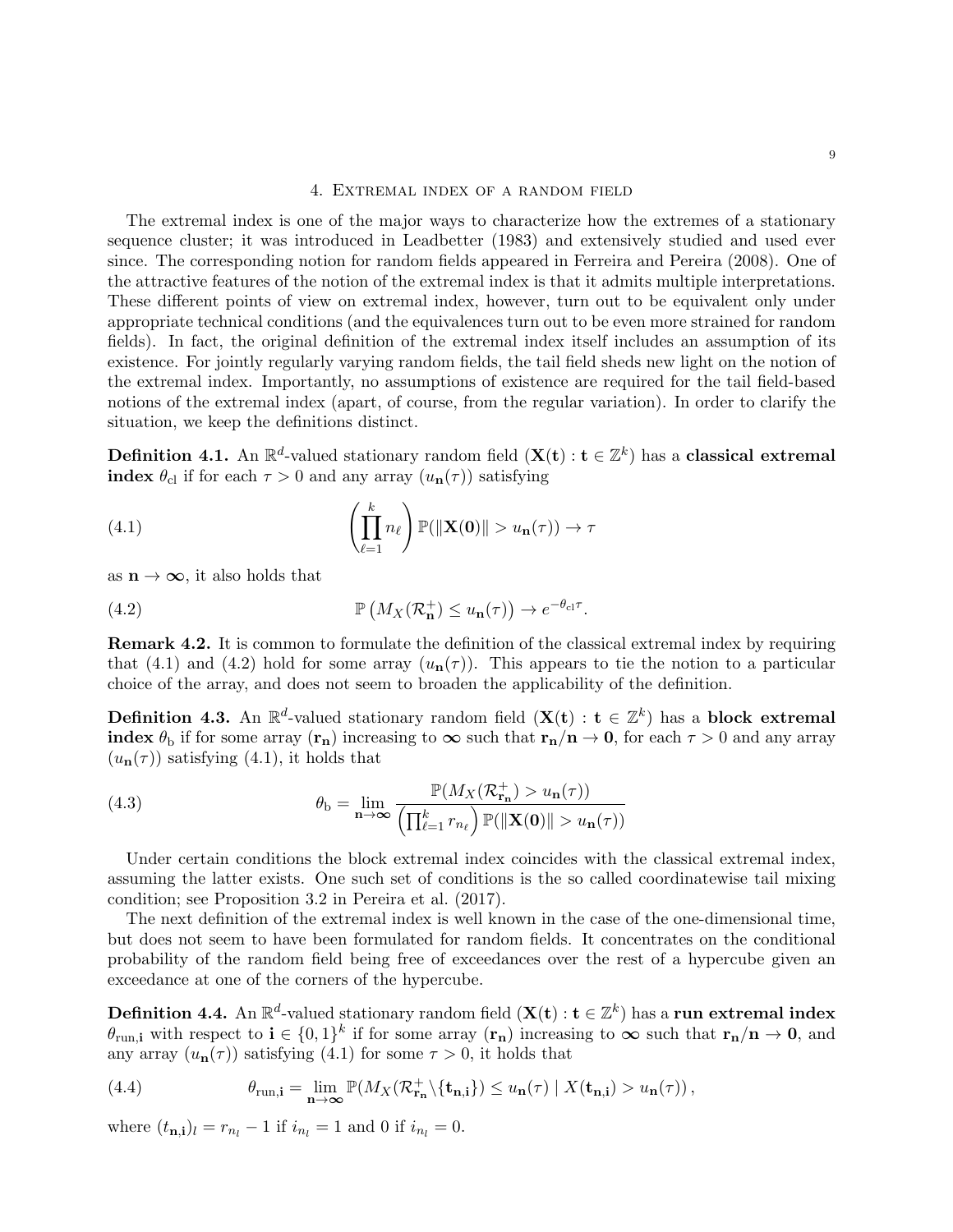When the time is one-dimensional, the hypercube has two corners, and the stationarity implies that the run extremal index, if it exists, is the same for the two corners. Indeed,

$$
\mathbb{P}\left(\max_{t=1,\dots,r_n-1} X(t) \le u_n(\tau) \mid X(0) > u_n(\tau)\right)
$$
\n
$$
= \frac{\mathbb{P}\left(\max_{t=1,\dots,r_n-1} X(t) \le u_n(\tau), X(0) > u_n(\tau)\right)}{\mathbb{P}(X(0) > u_n(\tau))}
$$
\n
$$
= \frac{\mathbb{P}\left(\max_{t=0,\dots,r_n-2} X(t) \le u_n(\tau)\right) - \mathbb{P}\left(\max_{t=0,\dots,r_n-1} X(t) \le u_n(\tau)\right)}{\mathbb{P}(X(r_n-1) > u_n(\tau))}
$$
\n
$$
= \frac{\mathbb{P}\left(\max_{t=0,\dots,r_n-2} X(t) \le u_n(\tau), X(r_n-1) > u_n(\tau)\right)}{\mathbb{P}(X(r_n-1) > u_n(\tau))}
$$
\n
$$
= \mathbb{P}\left(\max_{t=0,\dots,r_n-2} X(t) \le u_n(\tau) \mid X(r_n-1) > u_n(\tau)\right).
$$

This, however, is no longer necessarily the case that for random fields the run extremal index is independent of the corner of the hypercube used to define it, as will be seen in Example 4.8 below. When the time is one-dimensional, under certain conditions the run extremal index coincides with the classical extremal index; one such set of conditions being the AIM conditions of O'Brien (1987). As the previous discussion and Example 4.8 indicate, this is no longer the case for random fields.

**Definition 4.5.** Let  $(X(t): t \in \mathbb{Z}^k)$  be a stationary jointly regularly varying  $\mathbb{R}^d$ -valued random field  $(\mathbf{X}(\mathbf{t}): \mathbf{t} \in \mathbb{Z}^k)$  with the tail field  $(\mathbf{Y}(\mathbf{t}): \mathbf{t} \in \mathbb{Z}^k)$ . Its tail field extremal index  $\theta_{\text{tf},i}$  with respect to  $\mathbf{i} \in \{0,1\}^k$  is

$$
\theta_{tf,\mathbf{i}} = \mathbb{P}\left(\sup_{\mathbf{t}:\, \mathbf{t}(\mathbf{1}-2\mathbf{i})\geq \mathbf{0},\, \mathbf{t}\neq \mathbf{0}} \|\mathbf{Y}(\mathbf{t})\| \leq 1\right)\,.
$$

Under appropriate conditions, similar to those of Basrak and Segers (2009) in the one-dimensional time case, the tail field extremal index coincides with the run extremal index and, in particular, the latter exists.

**Proposition 4.6.** Let  $(X(t): t \in \mathbb{Z}^k)$  be a stationary jointly regularly varying random field with the tail field  $(\mathbf{Y}(t): t \in \mathbb{Z}^k)$ . Let  $i \in \{0,1\}^k$ . Suppose that for any array  $(u_n(\tau))$  satisfying (4.1) for some  $\tau > 0$  and some array  $(\mathbf{r}_n)$  increasing to  $\infty$  such that  $\mathbf{r}_n/n \to 0$ ,

$$
\lim_{M\to\infty}\limsup_{\mathbf{n}\to\infty}\mathbb{P}\left(M_X(\mathcal{R}_{A_{M,\mathbf{i}}}^+\backslash\{t_{\mathbf{n},\mathbf{i}}\})\leq u_{\mathbf{n}}(\tau), M_X(\mathcal{R}_{\mathbf{r}_{\mathbf{n}}}^+\backslash\mathcal{R}_{A_{M,\mathbf{i}}}^+)\gt u_{\mathbf{n}}(\tau)\middle|\|\mathbf{X}(\mathbf{0})\|>u_{\mathbf{n}}(\tau)\right)=0,
$$

where  $A_{M,i} = {\mathbf{x} \in \mathcal{R}^+_{\mathbf{r}_n} : |x_l - (t_{\mathbf{n},i})_l| \leq M, l = 1,\ldots,d}$ . Then the run extremal index  $\theta_{\text{run},i}$  exists and is equal to the tail field extremal index  $\theta_{\text{tf,i}}$ .

*Proof.* It is enough to consider the case  $\mathbf{i} = \mathbf{0}$ , in which case the condition in the proposition reduces to

$$
(4.5) \quad \lim_{M\to\infty} \limsup_{\mathbf{n}\to\infty} \mathbb{P}\left(M_X(\mathcal{R}^+_{M1}\setminus\{\mathbf{0}\})\leq u_{\mathbf{n}}(\tau), M_X(\mathcal{R}^+_{\mathbf{r}_{\mathbf{n}}}\setminus\mathcal{R}^+_{M1})>u_{\mathbf{n}}(\tau)\right| \|\mathbf{X}(\mathbf{0})\|>u_{\mathbf{n}}(\tau)\right)=0.
$$

We have for any  $M = 1, 2, \ldots$ , any  $(\mathbf{r}_n)$  increasing to  $\infty$ ,

$$
\mathbb{P}\left(\sup_{0\leq t\leq M\mathbf{1},\,t\neq 0}\|\mathbf{Y}(t)\|\leq 1\right)
$$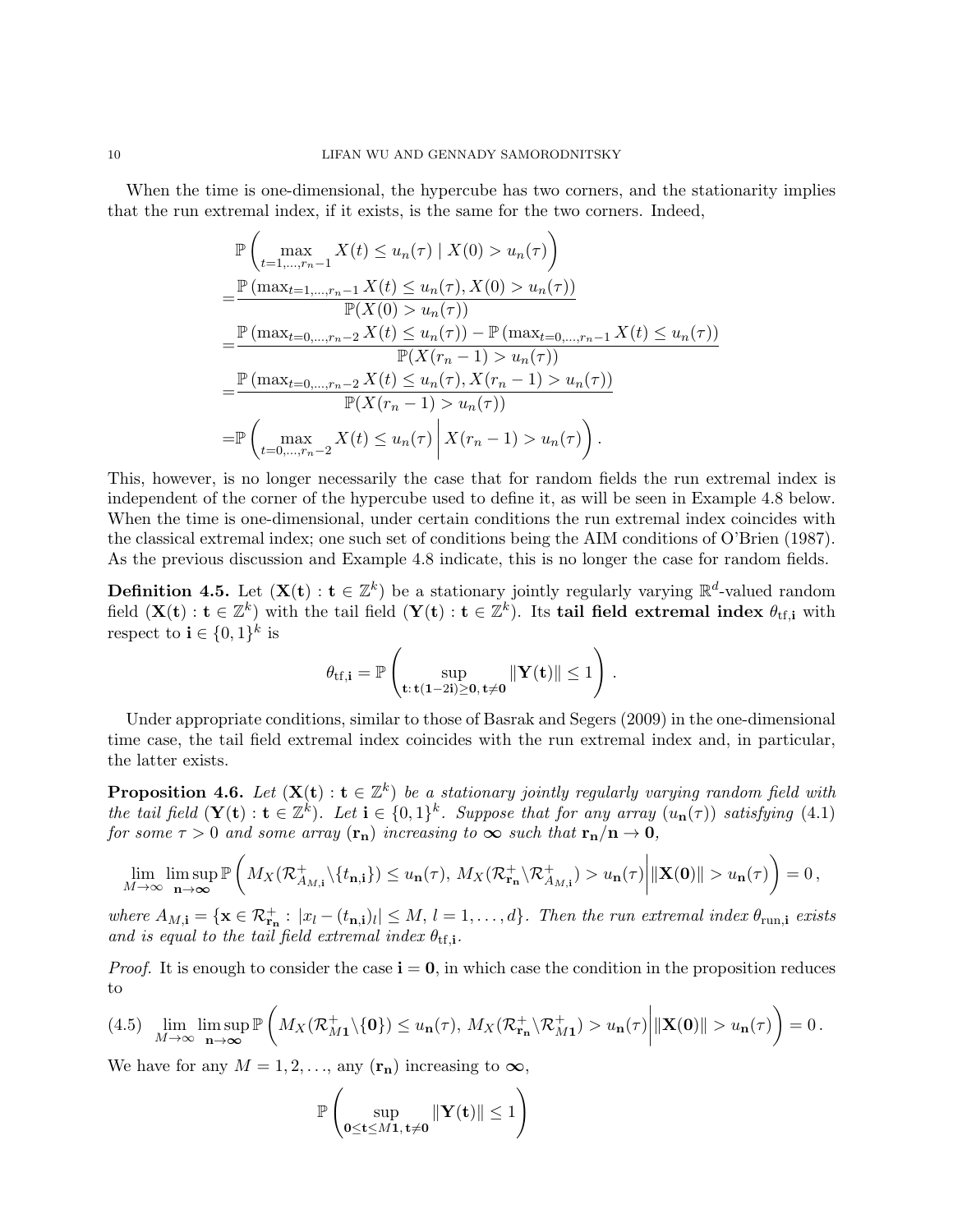$$
= \lim_{n \to \infty} \mathbb{P}\left(\sup_{\substack{\mathbf{0} \le \mathbf{t} \le M\mathbf{1}, \mathbf{t} \ne \mathbf{0} \\ n \to \infty}} \frac{1}{u_{\mathbf{n}}(\tau)} \|\mathbf{X}(\mathbf{t})\| \le 1 \Big| \|\mathbf{X}(\mathbf{0})\| > u_{\mathbf{n}}(\tau) \Big|
$$
  

$$
\ge \limsup_{n \to \infty} \mathbb{P}(M_X(\mathcal{R}_{\mathbf{r}_n}^+ \setminus \{\mathbf{0}\}) \le u_{\mathbf{n}}(\tau) \|\|\mathbf{X}(\mathbf{0})\| > u_{\mathbf{n}}(\tau)).
$$

Letting  $M \to \infty$ , we obtain

(4.6) 
$$
\mathbb{P}\left(\sup_{\mathbf{t}\geq\mathbf{0},\,\mathbf{t}\neq\mathbf{0}}\|\mathbf{Y}(\mathbf{t})\|\leq 1\right)\geq \limsup_{\mathbf{n}\to\infty}\mathbb{P}(M_X(\mathcal{R}_{\mathbf{r}_n}^+\backslash\{\mathbf{0}\})\leq u_{\mathbf{n}}(\tau)\mid \|\mathbf{X}(\mathbf{0})\|>u_{\mathbf{n}}(\tau)).
$$

Furthermore, we can write for **n** large enough,

$$
\mathbb{P}(M_X(\mathcal{R}_{\mathbf{r}_{\mathbf{n}}}^+\backslash\{\mathbf{0}\}) \leq u_{\mathbf{n}}(\tau) \mid ||\mathbf{X}(\mathbf{0})|| > u_{\mathbf{n}}(\tau))
$$
\n
$$
= \mathbb{P}\left(\frac{1}{u_{\mathbf{n}}(\tau)}M_X(\mathcal{R}_{M\mathbf{1}}^+\backslash\{\mathbf{0}\}) \leq 1 \middle| ||\mathbf{X}(\mathbf{0})|| > u_{\mathbf{n}}(\tau)\right)
$$
\n
$$
- \mathbb{P}\left(M_X(\mathcal{R}_{M\mathbf{1}}^+\backslash\{\mathbf{0}\}) \leq u_{\mathbf{n}}(\tau), M_X(\mathcal{R}_{\mathbf{r}_{\mathbf{n}}}^+\backslash\{\mathbf{0}\}) > u_{\mathbf{n}}(\tau)\right||\mathbf{X}(\mathbf{0})|| > u_{\mathbf{n}}(\tau)\right).
$$

By (4.5), letting first  $\mathbf{n} \to \infty$  and then  $M \to \infty$  gives us

$$
\mathbb{P}\left(\sup_{\mathbf{t}\geq\mathbf{0},\,\mathbf{t}\neq\mathbf{0}}\|\mathbf{Y}(\mathbf{t})\|\leq 1\right)\leq \liminf_{\mathbf{n}\to\infty}\mathbb{P}(M_X(\mathcal{R}_{\mathbf{r}_n}^+\backslash\{\mathbf{0}\})\leq u_{\mathbf{n}}(\tau)\mid \|\mathbf{X}(\mathbf{0})\|>u_{\mathbf{n}}(\tau)),
$$

which, in conjunction with (4.6), proves both existence of  $\theta_{run,0}$  and the fact that it is equal to  $\theta_{\rm tf,0}$ .

Another version of a tail field based extremal index arises naturally in limit theorems discussed in the next section. Let  $\prec$  be an invariant order on  $\mathbb{Z}^k$ .

**Definition 4.7.** Let  $(X(t): t \in \mathbb{Z}^k)$  be a stationary jointly regularly varying  $\mathbb{R}^d$ -valued random field  $({\bf X}({\bf t}): {\bf t}\in \mathbb{Z}^k)$  with the tail field  $({\bf Y}({\bf t}): {\bf t}\in \mathbb{Z}^k)$ . Its half space extremal index  $\theta_{\rm half}$  is

$$
\theta_{half} = \mathbb{P}\left(\sup_{\mathbf{t} \prec \mathbf{0}} \|\mathbf{Y}(\mathbf{t})\| \leq 1\right)\,.
$$

We will see in the next section that, under condition  $(4.5)$ , the block extremal index exists and equals the half space extremal index. A corollary of this is that the half space extremal index is independent of the invariant order  $\prec$  as long as (4.5) holds for some array  $(\mathbf{r}_n)$ .

Example 4.8. A simple class of models is that of max-moving averages with local interaction. We consider one such model with two-dimensional time. Let  $a_{-1,-1}, a_{-1,1}, a_{1,1}, a_{1,-1}$  be numbers in [0,1]. Starting with i.i.d. standard Fréchet(1) random variables  $(Z(t) : t \in \mathbb{Z}^2)$ , we define a stationary random field  $(X(\mathbf{t}): \mathbf{t} \in \mathbb{Z}^2)$  by

$$
X(\mathbf{t}) = \max \Big\{ Z(\mathbf{t}), a_{-1,-1}Z(\mathbf{t-1}), a_{-1,1}Z(t_1-1,t_2+1), a_{1,1}Z(\mathbf{t+1}), a_{1,-1}Z(t_1+1,t_2-1) \Big\}.
$$

If  $F_Z$  denotes the c.d.f. of a standard Fréchet(1) random variable, then for any  $u > 0$ ,

$$
\mathbb{P}(M_X(\mathcal{R}_{\mathbf{r}_{\mathbf{n}}}^+) \le u) = (F_Z(u))^{E(\mathbf{r},\mathbf{a})},
$$

where

$$
E(\mathbf{r}, \mathbf{a}) = r_{n_1} r_{n_2} + 3(a_{-1,-1} + a_{-1,1} + a_{1,1} + a_{1,-1}) + (r_{n_1} - 2)(\max(a_{-1,-1}, a_{1,-1}) + \max(a_{1,1}, a_{-1,1})) + (r_{n_2} - 2)(\max(a_{-1,-1}, a_{-1,1}) + \max(a_{1,1}, a_{1,-1})),
$$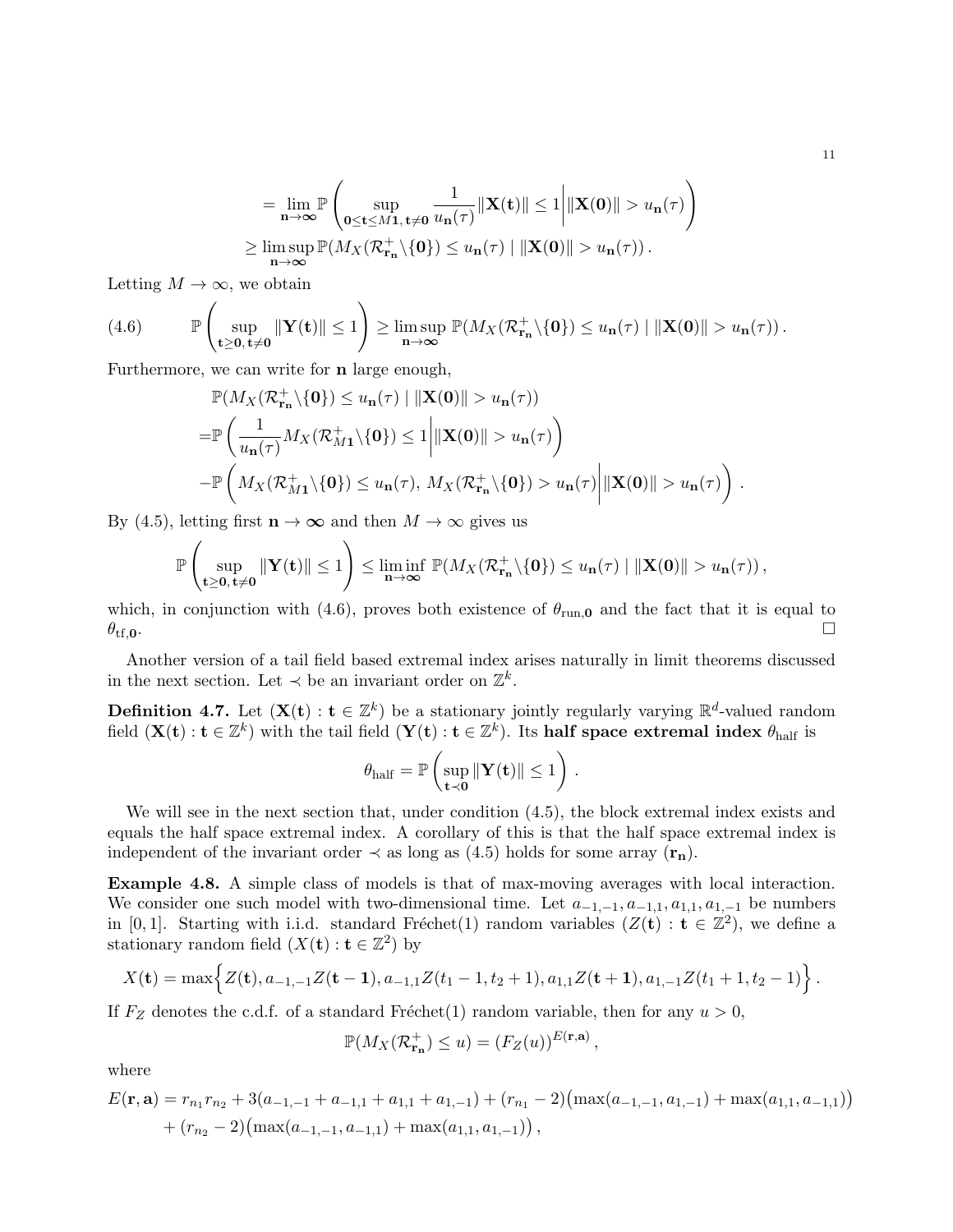while

$$
\mathbb{P}(X(\mathbf{0}) \le u) = (F_Z(u))^{1 + (a_{-1,-1} + a_{-1,1} + a_{1,1} + a_{1,-1})}.
$$

By (4.1) and (4.2) we conclude that the classical extremal index exists, and

$$
\theta_{\rm cl} = (1+s)^{-1},
$$

where

$$
s = a_{-1,-1} + a_{-1,1} + a_{1,1} + a_{1,-1},
$$

and by (4.3), the block extremal index  $\theta_{\rm b}$  also exists and is equal to the classical extremal index.

It is also easy to compute the run extremal index. We perform the computation for the corner determined by  $i = 0$ , and it can be done analogously for the other corners. Notice that

$$
\lim_{n\to\infty} \mathbb{P}(M_X(\mathcal{R}_{r_n}^+ \setminus \{0\}) > u_n(\tau) | X(0) > u_n(\tau))
$$
\n
$$
= \lim_{n\to\infty} \mathbb{P}(M_X(\{1, (2,0), (0,2), (2,2)) > u_n(\tau) | X(0) > u_n(\tau))
$$
\n
$$
= \lim_{n\to\infty} \left[ \mathbb{P}(Z(0) > u_n(\tau) | X(0) > u_n(\tau)) \mathbb{P}(X(1) > u_n(\tau) | Z(0) > u_n(\tau)) \right]
$$
\n
$$
+ \mathbb{P}(a_{-1,1}Z((-1,1)) > u_n(\tau) | X(0) > u_n(\tau)) \mathbb{P}(X((0,2)) > u_n(\tau) | a_{-1,1}Z((-1,1)) > u_n(\tau))
$$
\n
$$
+ \mathbb{P}(a_{1,1}Z(1) > u_n(\tau) | X(0) > u_n(\tau)) \mathbb{P}(X(1) > u_n(\tau) | a_{1,1}Z(1) > u_n(\tau))
$$
\n
$$
+ \mathbb{P}(a_{1,-1}Z((1,-1)) > u_n(\tau) | X(0) > u_n(\tau)) \mathbb{P}(X((2,0)) > u_n(\tau) | a_{1,-1}Z((1,-1)) > u_n(\tau)) \right]
$$
\n
$$
= \frac{1}{1+s} \lim_{n\to\infty} \mathbb{P}(a_{-1,-1}Z(0) > u_n(\tau) | Z(0) > u_n(\tau))
$$
\n
$$
+ \frac{a_{-1,1}}{1+s} \lim_{n\to\infty} \mathbb{P}(a_{-1,-1}Z((-1,1)) > u_n(\tau) | a_{-1,1}Z((-1,1)) > u_n(\tau)) + \frac{a_{1,1}}{1+s}
$$
\n
$$
+ \frac{a_{1,-1}}{1+s} \lim_{n\to\infty} \mathbb{P}(a_{-1,-1}Z((1,-1)) > u_n(\tau) | a_{1,-1}Z((1,-1)) > u_n(\tau))
$$
\n
$$
= (1+s)^{-1} \Big[a_{-1,-1} + \min(a_{-1,1}, a_{-1,-1}) + a_{1,1} + \min(a_{1,-1}, a_{-1,-1}) \Big],
$$

which equals, by definition, to  $1 - \theta_{run,0}$ .

Choosing  $a_{-1,-1} = .1, a_{-1,1} = .7, a_{1,1} = .6, a_{1,-1} = .1$  results in  $\theta_{run,0} = .64, \theta_{run,1} = .44, \theta_{run,(0,1)} =$  $.4, \theta_{\text{run}(1,0)} = .6$ , so the run extremal index is different at all 4 corners. In this case also  $\theta_{\text{cl}} = .4$ . However, taking the equal weight mixture of the above model with the model corresponding to  $a_{-1,-1} = .6, a_{-1,1} = .2, a_{1,1} = .6, a_{1,-1} = .1$  results in all 5 different indices:  $\theta_0 = .52, \theta_1 = .1$  $.42, \theta_{(0,1)} = .56, \theta_{(1,0)} = .7$  and  $\theta_{\rm cl} = .4$ .

Finally, because of the local interaction, condition (4.5) holds in this case for any  $(\mathbf{r}_n)$  increasing to  $\infty$  such that  $\mathbf{r}_n/n \to 0$ , and so by Proposition 4.6, the tail field extremal indices coincide with the run extremal indices.

#### 5. Extremal index and limit theorems for point processes

Armed with the understanding of the spatial extremal indices developed in the previous section, we now proceed to study the extremal clusters.

Let  $(\mathbf{X}(\mathbf{t}): \mathbf{t} \in \mathbb{Z}^k)$  be an  $\mathbb{R}^d$ -valued stationary random field, jointly regularly varying with index  $\alpha > 0$ , and let  $(Y(t) : t \in \mathbb{Z}^k)$ ,  $(\Theta(t) : t \in \mathbb{Z}^k)$  be its associated tail field and spectral field,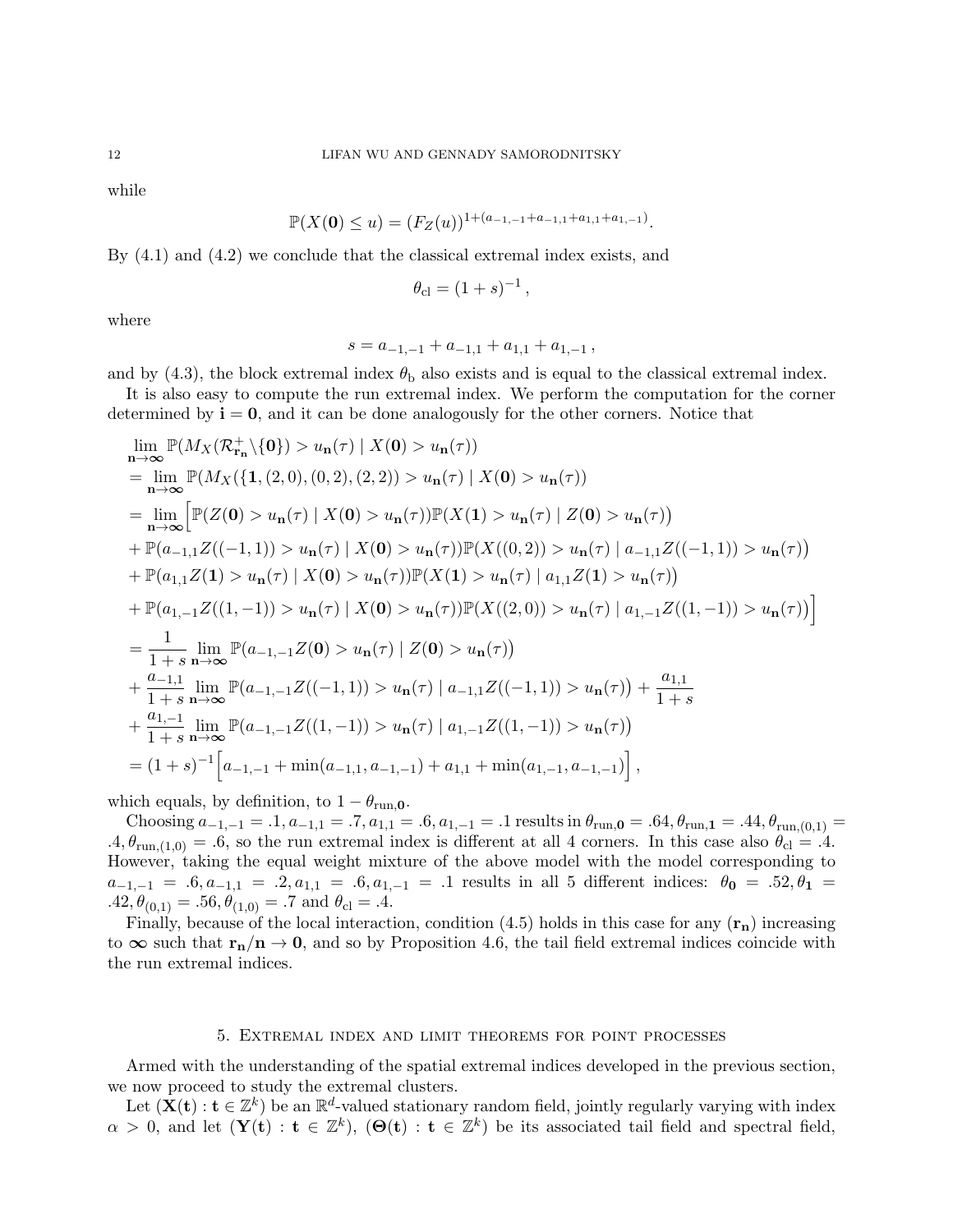respectively. Let, once again,  $(\mathbf{r}_n)$  and  $(u_n(\tau))$  be arrays such that  $\mathbf{r}_n/\mathbf{n} \to \mathbf{0}$ , and (4.1) holds for  $\tau > 0$ . Consider the spatial point process (on  $(\overline{\mathbb{R}})^d$ , from which we remove the origin) defined by

(5.1) 
$$
C_{\mathbf{n}} = \sum_{\mathbf{t} \in \mathcal{R}_{\mathbf{r}_{\mathbf{n}}}^{+}} \delta_{u_{\mathbf{n}}(\tau)^{-1} \mathbf{X}(\mathbf{t})}.
$$

We call it the cluster process, and we are interested in the weak limit of the conditional law of  $C_{\mathbf{n}}$ , given that it does not vanish, i.e. given the event that  $M_X(\mathcal{R}_{\mathbf{r}_{\mathbf{n}}}^+) > u_{\mathbf{n}}(\tau)$ . We view the weak limit of the cluster process as describing, asymptotically, a single extreme cluster of the random field. Theorem 5.2 describes the latter under the following assumption, which implies, at once, the condition of Proposition 4.6 for every corner of the hypercube.

**Condition 5.1.** For any array  $(u_n(\tau))$  satisfying (4.1) for some  $\tau > 0$  and some array  $(\mathbf{r}_n)$  increasing to  $\infty$  such that  $\mathbf{r_n/n} \to \mathbf{0}$ ,

(5.2) 
$$
\lim_{M \to \infty} \limsup_{n \to \infty} \mathbb{P}\left(M_X(\mathcal{R}_{\mathbf{r}_n} \setminus \mathcal{R}_{M1}) > u_n(\tau) \mid ||\mathbf{X}(0)|| > u_n(\tau)\right) = 0.
$$

Let  $\prec$  be an arbitrary invariant order on  $\mathbb{Z}^k$ . The argument in the following theorem follows a logic similar to that in Theorem 4.3 of Basrak and Segers (2009).

**Theorem 5.2.** Let  $(X(t) : t \in \mathbb{Z}^k)$  be a jointly regularly varying with index  $\alpha > 0$ ,  $\mathbb{R}^d$ -valued stationary random field, satisfying Condition 5.1. Then  $\mathbb{P}(\lim_{\|\mathbf{t}\|_{\infty}\to\infty} \|\mathbf{Y}(\mathbf{t})\| = 0) = 1$ . Moreover, the block extremal index  $\theta_{\rm b}$  exists, is positive, and

(5.3) 
$$
\theta_{\rm b} = \theta_{\rm half} = \mathbb{E}\left[\max_{\mathbf{t} \succeq \mathbf{0}} ||\mathbf{\Theta}(\mathbf{t})||^{\alpha} - \max_{\mathbf{t} \succ \mathbf{0}} ||\mathbf{\Theta}(\mathbf{t})||^{\alpha}\right].
$$

Furthermore, the conditional law of  $C_n$  converges weakly in the space of Radon measures on  $(\overline{\mathbb{R}})^d \setminus$ {0} to the conditional law of the point process

(5.4) 
$$
C = \sum_{\mathbf{t} \in \mathbb{Z}^k} \delta_{\mathbf{Y}(\mathbf{t})}
$$

given that  $\max_{\mathbf{t} \prec \mathbf{0}} ||\mathbf{Y}(\mathbf{t})|| \leq 1$ . The Laplace functional of C under this conditional law can be expressed as

$$
\Psi_C(f) = \mathbb{E}\left[\exp\left\{-\sum_{\mathbf{t}\in\mathbb{Z}^k} f(\mathbf{Y}(\mathbf{t}))\right\} \middle| \max_{\mathbf{t}\prec\mathbf{0}} \|\mathbf{Y}(\mathbf{t})\| \le 1\right]
$$
\n
$$
= \theta_{\text{half}}^{-1} \int_0^\infty \mathbb{E}\left[\exp\left\{-\sum_{\mathbf{t}\succeq\mathbf{0}} f(y\Theta(\mathbf{t}))\right\} \mathbb{1}\left(y\max_{\mathbf{t}\succeq\mathbf{0}} \|\Theta(\mathbf{t})\| > 1\right)\right]
$$
\n(5.5)\n
$$
-\exp\left\{-\sum_{\mathbf{t}\succ\mathbf{0}} f(y\Theta(\mathbf{t}))\right\} \mathbb{1}\left(y\max_{\mathbf{t}\succ\mathbf{0}} \|\Theta(\mathbf{t})\| > 1\right)\right] d(-y^{-\alpha})
$$

for any nonnegative continuous  $f$  on  $(\overline{\mathbb{R}})^d \setminus \{0\}$  with a compact support.

*Proof.* For any  $v > 0$ , by Condition 5.1 and the regular variation of  $||\mathbf{X}(0)||$ , it holds that  $\lim_{M\to\infty} \limsup_{n\to\infty}$  $\limsup_{n\to\infty}$   $\mathbb{P}\left(M_X(\mathcal{R}_{\mathbf{r}_n}\backslash\mathcal{R}_{M1}) > u_n(\tau)v \mid ||\mathbf{X}(\mathbf{0})|| > u_n(\tau)\right) = 0.$ 

Therefore, for any  $\epsilon > 0$  and  $v > 0$ , there exists  $M > 0$  such that for all  $K > M$ ,

 $\mathbb{P}\left(M_Y(\mathcal{R}_{K1}\backslash\mathcal{R}_{M1}) > v\right) \leq \epsilon.$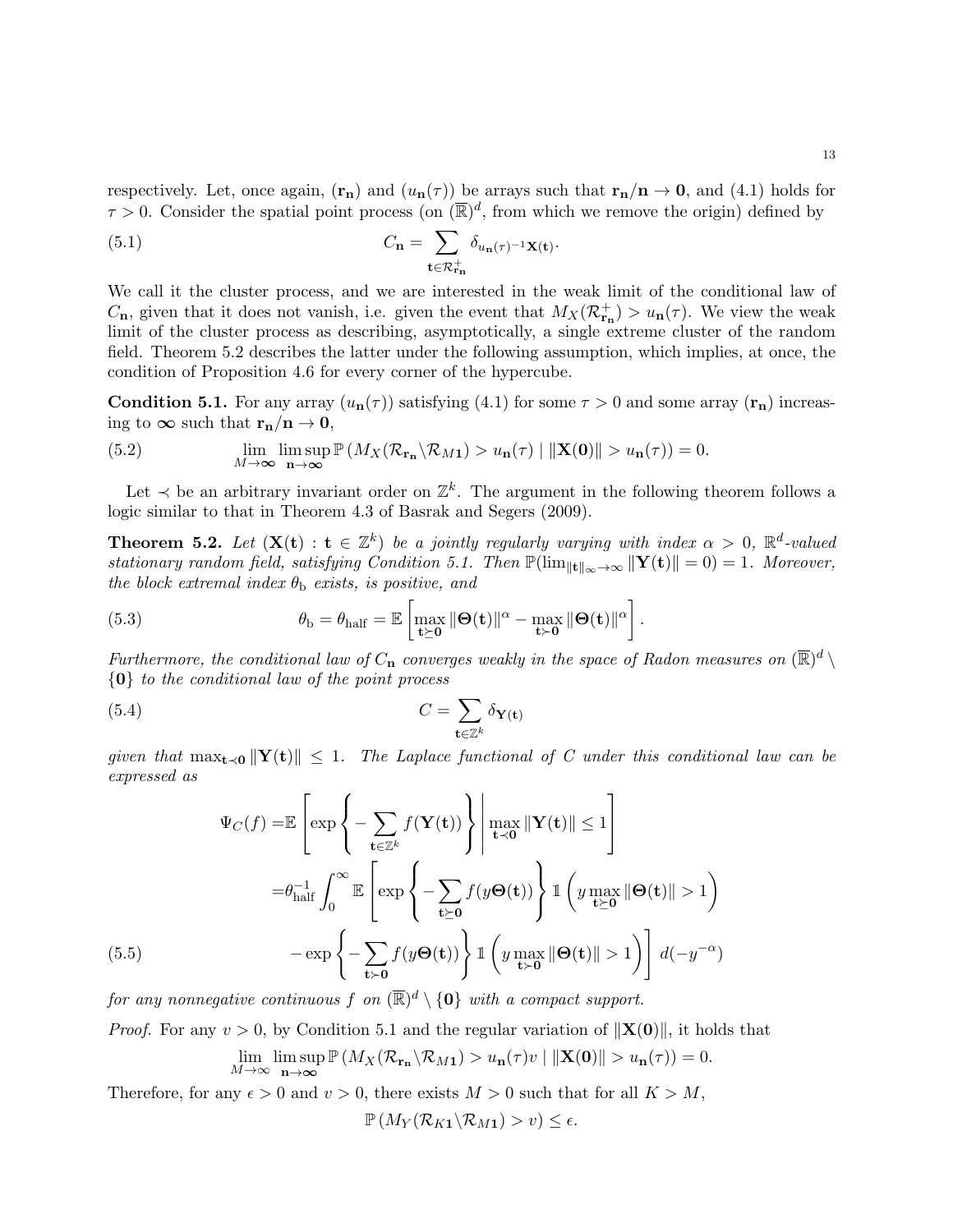This implies that  $\mathbb{P}(\lim_{\|\mathbf{t}\|_{\infty}\to\infty} \|\mathbf{Y}(\mathbf{t})\| = 0) = 1$ . Next, choose an integer M so large that

$$
\limsup_{n\to\infty} \mathbb{P}\left(M_X(\mathcal{R}_{\mathbf{r}_n}\backslash\mathcal{R}_{M1})>u_n(\tau)\mid ||\mathbf{X}(\mathbf{0})||>u_n(\tau)\right)\leq 1/2.
$$

Let  $\gamma_{\ell} = \lfloor (r_{\mathbf{n}})_{\ell}/M \rfloor, \ell = 1, \ldots, k$ , and fit into the hypercube  $\mathcal{R}_{\mathbf{r}_{\mathbf{n}}}^{+}$  the  $\prod_{\ell=1}^{k} \gamma_{\ell}$  smaller hypercubes with M points on each side. We decompose the event that a value exceeding  $u_{n}(\tau)$  is attained at one of the points of the resulting grid according to the last point of the grid (in the lexicographic order) at which a value exceeding  $u_{\bf n}(\tau)$  is attained. For a point Mp on this grid, let  $A_{M{\bf p}}$  denote the set of the points of the grid larger than  $M\mathbf{p}$ . By stationarity,

$$
\mathbb{P}(M_X(\mathcal{R}_{\mathbf{r}_n}^+) > u_{\mathbf{n}}(\tau))
$$
\n
$$
\geq \sum_{p_1=0}^{\gamma_1-1} \cdots \sum_{p_k=0}^{\gamma_k-1} \mathbb{P}\left(\|\mathbf{X}(M\mathbf{p})\| > u_{\mathbf{n}}(\tau), M_X(A_{M\mathbf{p}}) \leq u_{\mathbf{n}}(\tau)\right)
$$
\n
$$
= \sum_{p_1=0}^{\gamma_1-1} \cdots \sum_{p_k=0}^{\gamma_k-1} \left[\mathbb{P}\left(\|\mathbf{X}(M\mathbf{p})\| > u_{\mathbf{n}}(\tau)\right) - \mathbb{P}\left(\|\mathbf{X}(M\mathbf{p})\| > u_{\mathbf{n}}(\tau), M_X(A_{M\mathbf{p}}) > u_{\mathbf{n}}(\tau)\right)\right]
$$
\n
$$
\geq \left(\prod_{\ell=1}^k \gamma_\ell\right) \left[\mathbb{P}\left(\|\mathbf{X}(0)\| > u_{\mathbf{n}}(\tau)\right) - \mathbb{P}\left(\|\mathbf{X}(0)\| > u_{\mathbf{n}}(\tau), M_X(\mathcal{R}_{\mathbf{r}_n}\setminus\mathcal{R}_{M1}) > u_{\mathbf{n}}(\tau)\right)\right],
$$

so

(5.6) 
$$
\liminf_{n \to \infty} \frac{\mathbb{P}(M_X(\mathcal{R}_{\mathbf{r}_{\mathbf{n}}}^+) > u_{\mathbf{n}}(\tau))}{\left(\prod_{\ell=1}^k r_{n_\ell}\right) \mathbb{P}(\|\mathbf{X}(0)\| > u_{\mathbf{n}}(\tau))} \ge 2^{-1}M^{-k} > 0,
$$

Next, we decompose the event  $M_X(\mathcal{R}_{\mathbf{r}_{\mathbf{n}}}^+) > u_{\mathbf{n}}(\tau)$  using the order  $\prec$ , we have

$$
\mathbb{E}\left[\exp\left\{-\sum_{\mathbf{i}\in\mathcal{R}_{\mathbf{r}_{\mathbf{n}}}^{+}}f(u_{\mathbf{n}}(\tau)^{-1}\mathbf{X}(\mathbf{i}))\right\}\mathbb{1}(M_{X}(\mathcal{R}_{\mathbf{r}_{\mathbf{n}}}^{+}) > u_{\mathbf{n}}(\tau))\right]
$$
\n
$$
=\sum_{\mathbf{t}\in\mathcal{R}_{\mathbf{r}_{\mathbf{n}}}^{+}}\mathbb{E}\left[\exp\left\{-\sum_{\mathbf{i}\in\mathcal{R}_{\mathbf{r}_{\mathbf{n}}}^{+}}f(u_{\mathbf{n}}(\tau)^{-1}\mathbf{X}(\mathbf{i}))\right\}\mathbb{1}\left(\sup_{\mathbf{s}\prec\mathbf{t},\mathbf{s}\in\mathcal{R}_{\mathbf{r}_{\mathbf{n}}}^{+}}\|\mathbf{X}(\mathbf{s})\| \leq u_{\mathbf{n}}(\tau) < \|\mathbf{X}(\mathbf{t})\|\right)\right],
$$

with the convention that the supremum over the empty set is defined to be equal to zero. Denote

$$
\theta_{\mathbf{n}} = \frac{\mathbb{P}(M_X(\mathcal{R}_{\mathbf{r}_{\mathbf{n}}}^+) > u_{\mathbf{n}}(\tau))}{\left(\prod_{\ell=1}^k r_{n_\ell}\right) \mathbb{P}(\|\mathbf{X}(\mathbf{0})\| > u_{\mathbf{n}}(\tau))},
$$

so that, if the array  $(\theta_n)$  has a limit as  $n \to \infty$ , the limit is the block extremal index. It follows from (5.6) that every subsequential limit of this array is strictly positive. Fix  $\mathbf{m} \in \mathbb{N}^k$ , and choose **n** large enough so that  $\mathbf{r_n} \geq 2\mathbf{m} - \mathbf{1}$ . Then

$$
\left| \mathbb{E} \left[ \exp \left\{ - \sum_{\mathbf{i} \in \mathcal{R}_{\mathbf{r}_{\mathbf{n}}}^+} f(u_{\mathbf{n}}(\tau)^{-1} \mathbf{X}(\mathbf{i})) \right\} \middle| M_X(\mathcal{R}_{\mathbf{r}_{\mathbf{n}}}^+) > u_{\mathbf{n}}(\tau) \right] - \theta_{\mathbf{n}}^{-1} \mathbb{E} \left[ \exp \left\{ - \sum_{\mathbf{i} \in \mathcal{R}_{\mathbf{m}}} f(u_{\mathbf{n}}(\tau)^{-1} \mathbf{X}(\mathbf{i})) \right\} \mathbb{1} \left( \max_{\mathbf{t} \prec \mathbf{0}, \mathbf{t} \in \mathcal{R}_{\mathbf{m}}} \|\mathbf{X}(\mathbf{t})\| \le u_{\mathbf{n}}(\tau) \right) \right| \|\mathbf{X}(\mathbf{0})\| > u_{\mathbf{n}}(\tau) \right]
$$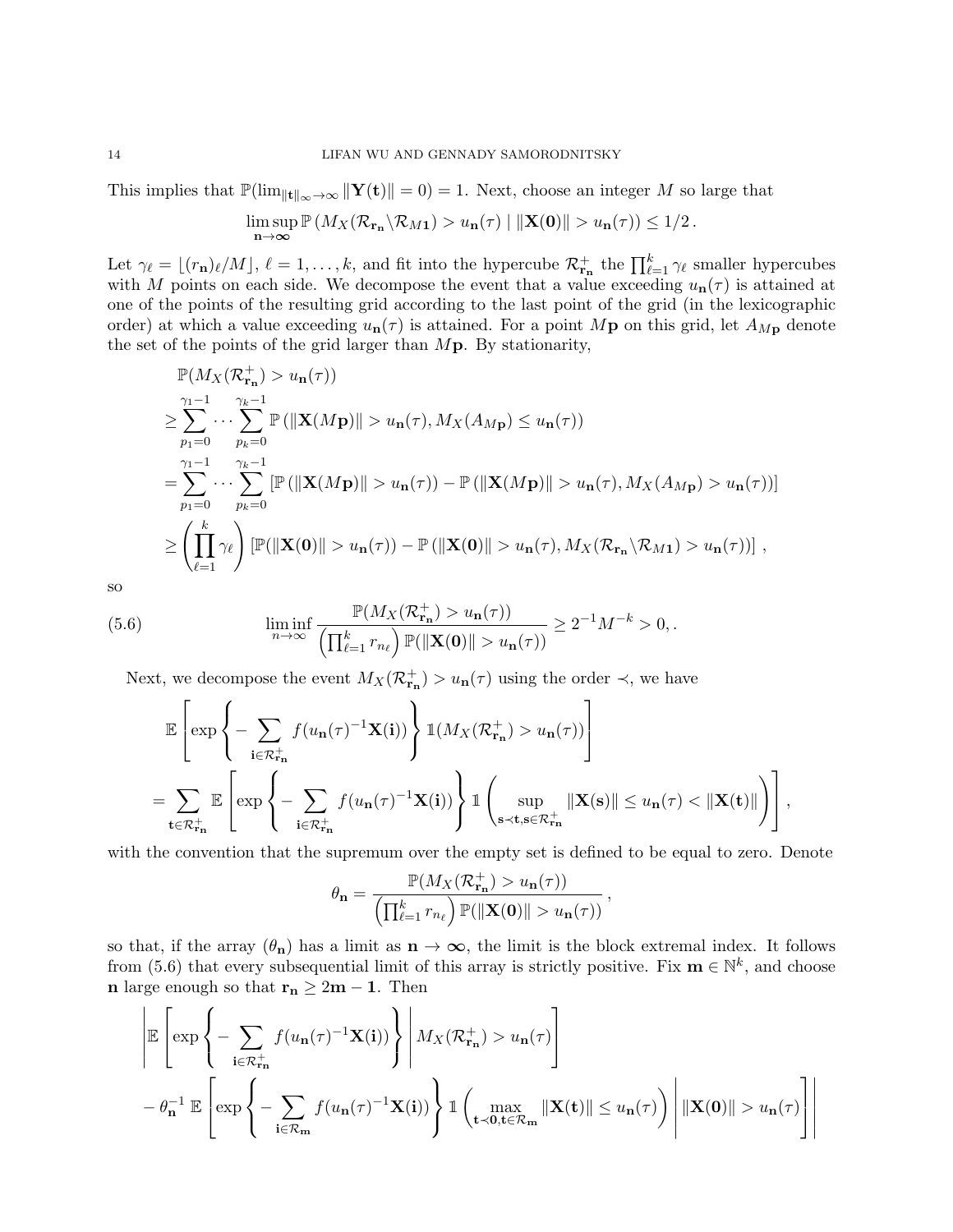$$
(5.7)
$$
\n
$$
\leq \frac{1}{\mathbb{P}(M_X(\mathcal{R}_{\mathbf{r}_{\mathbf{n}}}^+) > u_{\mathbf{n}}(\tau))}
$$
\n
$$
\sum_{\mathbf{t} \in \mathcal{R}_{\mathbf{r}_{\mathbf{n}}}^+} \left| \mathbb{E} \left[ \exp \left\{ - \sum_{\mathbf{i} \in \mathcal{R}_{\mathbf{r}_{\mathbf{n}}}^+} f(u_{\mathbf{n}}(\tau)^{-1} \mathbf{X}(\mathbf{i})) \right\} \mathbb{1} \left( \max_{\mathbf{s} \preceq \mathbf{t}, \mathbf{s} \in \mathcal{R}_{\mathbf{r}_{\mathbf{n}}}^+} \|\mathbf{X}(\mathbf{s})\| \leq u_{\mathbf{n}}(\tau) < \|\mathbf{X}(\mathbf{t})\| \right) \right]
$$
\n
$$
- \mathbb{E} \left[ \exp \left\{ - \sum_{\mathbf{i} \in \mathcal{R}_{\mathbf{m}}} f(u_{\mathbf{n}}(\tau)^{-1} \mathbf{X}(\mathbf{i})) \right\} \mathbb{1} \left( \max_{\mathbf{s} \prec \mathbf{0}, \mathbf{s} \in \mathcal{R}_{\mathbf{m}}} \|\mathbf{X}(\mathbf{s})\| \leq u_{\mathbf{n}}(\tau) < \|\mathbf{X}(\mathbf{0})\| \right) \right] \right|.
$$

Let  $\mathcal{I} = [\mathbf{m} - \mathbf{1} : \mathbf{r}_{\mathbf{n}} - \mathbf{m}]$ . By stationarity and invariance of the order,

$$
\sum_{\mathbf{t}\in\mathcal{I}}\left|\mathbb{E}\left[\exp\left\{-\sum_{\mathbf{i}\in\mathcal{R}_{\mathbf{r}_{\mathbf{n}}}^{+}}f(u_{\mathbf{n}}(\tau)^{-1}\mathbf{X}(\mathbf{i}))\right\}\right]\right.\left.\left.\left.\left(\max_{\mathbf{s}\preceq\mathbf{t},\mathbf{s}\in\mathcal{R}_{\mathbf{r}_{\mathbf{n}}}^{+}}\|\mathbf{X}(\mathbf{s})\|\leq u_{\mathbf{n}}(\tau)<\|\mathbf{X}(\mathbf{t})\|\right)\right]\right] \n-\mathbb{E}\left[\exp\left\{-\sum_{\mathbf{i}\in\mathcal{R}_{\mathbf{m}}}f(u_{\mathbf{n}}(\tau)^{-1}\mathbf{X}(\mathbf{i}))\right\}\right]\left.\left.\left(\max_{\mathbf{s}\prec\mathbf{0},\mathbf{s}\in\mathcal{R}_{\mathbf{m}}} \|\mathbf{X}(\mathbf{s})\|\leq u_{\mathbf{n}}(\tau)<\|\mathbf{X}(\mathbf{0})\|\right)\right]\right| \n=\sum_{\mathbf{t}\in\mathcal{I}}\left|\mathbb{E}\left(\left[\exp\left\{-\sum_{\mathbf{i}\in\mathcal{R}_{\mathbf{r}_{\mathbf{n}}}^{+}}f(u_{\mathbf{n}}(\tau)^{-1}\mathbf{X}(\mathbf{i}))\right\}\right]\left.\left.\left(\max_{\mathbf{s}\preceq\mathbf{t},\mathbf{s}\in\mathcal{R}_{\mathbf{r}_{\mathbf{n}}}^{+}}\|\mathbf{X}(\mathbf{s})\|\leq u_{\mathbf{n}}(\tau)<\|\mathbf{X}(\mathbf{t})\|\right)\right]\right| \n-\left[\exp\left\{-\sum_{\mathbf{i}\in\mathcal{R}_{\mathbf{m}}(\mathbf{t})}f(u_{\mathbf{n}}(\tau)^{-1}\mathbf{X}(\mathbf{i}))\right\}\right]\left.\left.\left(\max_{\mathbf{s}\prec\mathbf{t},\mathbf{s}\in\mathcal{R}_{\mathbf{m}}(\mathbf{t})}\|\mathbf{X}(\mathbf{s})\|\leq u_{\mathbf{n}}(\tau)<\|\mathbf{X}(\mathbf{t})\|\right)\right]\right|\right).
$$

Since f vanishes in a neighbourhood of the origin, there is  $0 < v \le 1$  such that  $f(\mathbf{x}) = 0$  when  $\|\mathbf{x}\| \leq v$ . Therefore, for each fixed  $\mathbf{t} \in \mathcal{I}$ , the difference in the sum above will be nonzero only if  $u_{\mathbf{n}}(\tau)^{-1} \|\mathbf{X}(\mathbf{s})\| > v$  for some  $\mathbf{s} \in (\mathcal{R}_{\mathbf{r}_{\mathbf{n}}}^+ \setminus \mathcal{R}_{\mathbf{m}}(\mathbf{t}))$ . By stationarity, this sum is upper bounded by

$$
\sum_{\mathbf{t}\in\mathcal{I}} \mathbb{P}\left(M_X(\mathcal{R}_{\mathbf{r}_{\mathbf{n}}}^+\setminus\mathcal{R}_{\mathbf{m}}(\mathbf{t})) > u_{\mathbf{n}}(\tau)v, \|\mathbf{X}(\mathbf{t})\| > u_{\mathbf{n}}(\tau)\right)
$$
\n
$$
\leq \left(\prod_{\ell=1}^k r_{n_\ell}\right) \mathbb{P}\left(M_X(\mathcal{R}_{\mathbf{r}_{\mathbf{n}}}\setminus\mathcal{R}_{\mathbf{m}}) > u_{\mathbf{n}}(\tau)v, \|\mathbf{X}(\mathbf{0})\| > u_{\mathbf{n}}(\tau)\right).
$$

On the other hand, for each  $\mathbf{t} \in \mathcal{R}_{\mathbf{r}_{\mathbf{n}}}^+ \setminus \mathcal{I}$ , the summand is upper bounded by

$$
\mathbb{E}\left[\exp\left\{-\sum_{\mathbf{s}\in\mathcal{R}_{\mathbf{m}}}f(u_{\mathbf{n}}(\tau)^{-1}\mathbf{X}(\mathbf{s}))\right\}\mathbbm{1}\left(\max_{\mathbf{s}\prec\mathbf{0},\mathbf{s}\in\mathcal{R}_{\mathbf{m}}}\|\mathbf{X}(\mathbf{s})\|\leq u_{\mathbf{n}}(\tau)<\|\mathbf{X}(\mathbf{0})\|\right)\right]\leq \mathbb{P}(\|\mathbf{X}(\mathbf{0})\|>u_{\mathbf{n}}(\tau)).
$$

Combining the two parts, we see that the difference in (5.7) does not exceed

$$
\frac{1}{\mathbb{P}(M_X(\mathcal{R}_{\mathbf{r}_{\mathbf{n}}}^+)>u_{\mathbf{n}}(\tau))}\left[\left(\prod_{\ell=1}^k r_{n_\ell}\right)\mathbb{P}\left(M_X(\mathcal{R}_{\mathbf{r}_{\mathbf{n}}}\setminus\mathcal{R}_{\mathbf{m}})>u_{\mathbf{n}}(\tau)v,\|\mathbf{X(0)}\|>u_{\mathbf{n}}(\tau)\right)\right]
$$
\n
$$
+\text{Card}(\mathcal{R}_{\mathbf{r}_{\mathbf{n}}}^+\setminus\mathcal{I})\mathbb{P}(\|\mathbf{X(0)}\|>u_{\mathbf{n}}(\tau))\right]
$$
\n
$$
=\frac{1}{\theta_{\mathbf{n}}}\left[\mathbb{P}\left(M_X(\mathcal{R}_{\mathbf{r}_{\mathbf{n}}}\setminus\mathcal{R}_{\mathbf{m}})>u_{\mathbf{n}}(\tau)v\mid\|\mathbf{X(0)}\|>u_{\mathbf{n}}(\tau)\right)+\frac{\text{Card}(\mathcal{R}_{\mathbf{r}_{\mathbf{n}}}^+\setminus\mathcal{I})}{\prod_{\ell=1}^k r_{n_\ell}}\right]\to 0
$$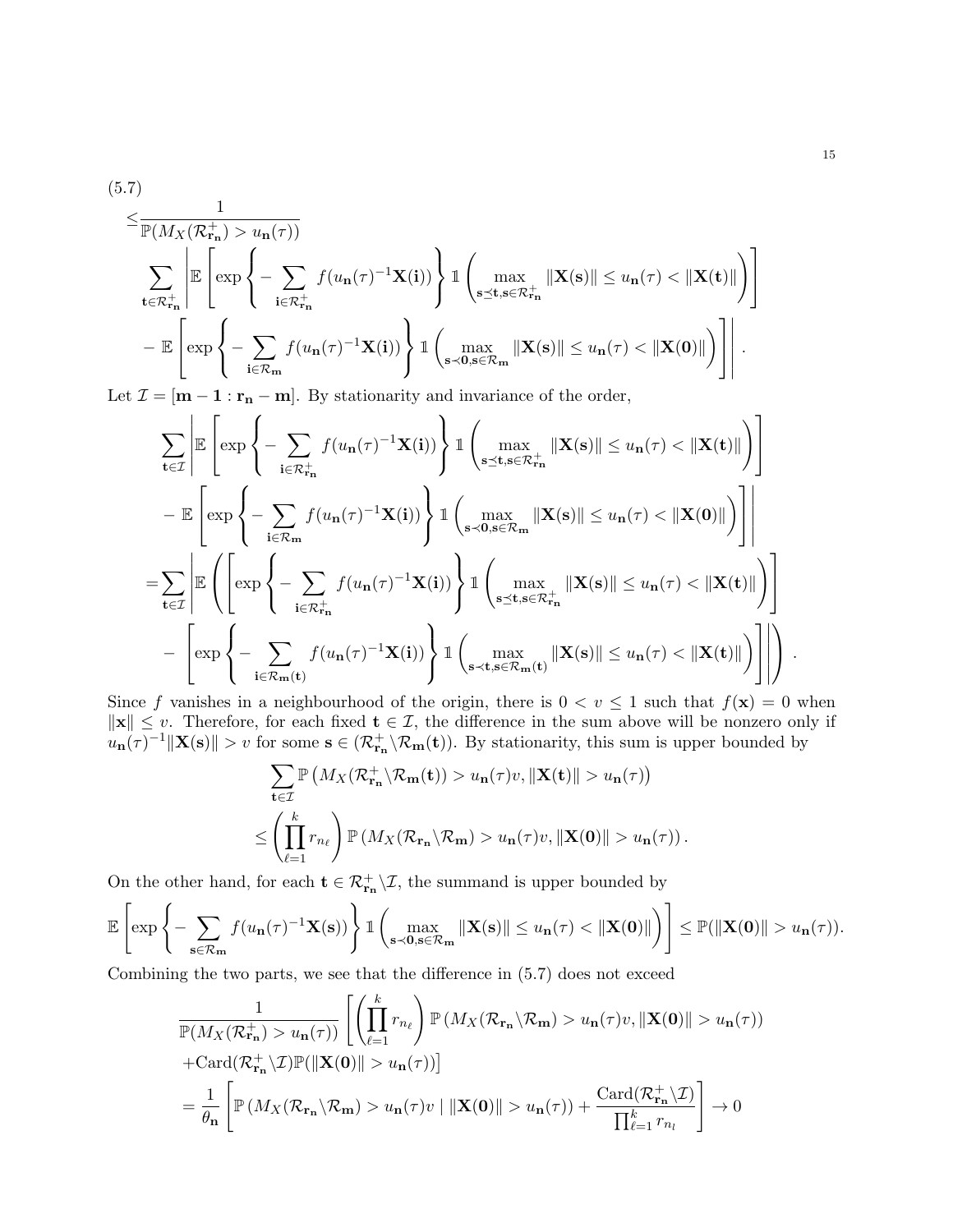as  $n \to \infty$ ,  $m \to \infty$ , where we have used (5.6). Therefore, for any sequence  $(n_k)$  converging to  $\infty$ , along which  $\theta_{\mathbf{n}}$  has a (positive) limit, say, L,

$$
\lim_{k \to \infty} \mathbb{E} \left[ \exp \left\{ - \sum_{\mathbf{t} \in \mathcal{R}_{\mathbf{n}_k}^+} f(u_{\mathbf{n}_k}(\tau)^{-1} \mathbf{X}(\mathbf{t})) \right\} \middle| M_X(\mathcal{R}_{\mathbf{r}_{\mathbf{n}_k}}^+) > u_{\mathbf{n}_k}(\tau) \right]
$$
\n
$$
= \lim_{\mathbf{m} \to \infty} \lim_{k \to \infty} \theta_{\mathbf{n}_k}^{-1} \mathbb{E} \left[ \exp \left\{ - \sum_{\mathbf{t} \in \mathcal{R}_{\mathbf{m}}} f(u_{\mathbf{n}_k}(\tau)^{-1} \mathbf{X}(\mathbf{t})) \right\}
$$
\n
$$
\mathbb{1} \left( \max_{\mathbf{t} \prec \mathbf{0}, \mathbf{t} \in \mathcal{R}_{\mathbf{m}}} \|\mathbf{X}(\mathbf{t})\| \le u_{\mathbf{n}_k}(\tau) \right) \right) \|\mathbf{X}(\mathbf{0})\| > u_{\mathbf{n}_k}(\tau) \right]
$$
\n
$$
= L^{-1} \mathbb{E} \left[ \exp \left\{ - \sum_{\mathbf{t} \in \mathbb{Z}^k} f(\mathbf{Y}(\mathbf{t})) \right\} \mathbb{1} \left( \max_{\mathbf{t} \prec \mathbf{0}} \|\mathbf{Y}(\mathbf{t})\| \le 1 \right) \right].
$$

Choosing  $f = 0$  gives us

$$
L = \mathbb{P}\left(\max_{\mathbf{t} \prec \mathbf{0}} \|\mathbf{Y}(\mathbf{t})\| \le 1\right),\,
$$

which implies several things. First of all, it implies that all subsequential limits  $L$  are equal, so the array  $(\theta_n)$  has a limit as  $n \to \infty$ . Therefore the block extremal index exists and is positive, and  $\theta_{\rm b} = \theta_{\rm half}$ . This also proves the convergence of the Laplace transform of the cluster process computed under its conditional law:

$$
\lim_{n \to \infty} \mathbb{E} \left[ \exp \left\{ - \sum_{\mathbf{i} \in \mathcal{R}_{\mathbf{r}_{\mathbf{n}}}^{+}} f(u_{\mathbf{n}}(\tau)^{-1} \mathbf{X}(\mathbf{i})) \right\} \middle| M_{X}(\mathcal{R}_{\mathbf{r}_{\mathbf{n}}}^{+}) > u_{\mathbf{n}}(\tau) \right]
$$
\n
$$
= \mathbb{E} \left[ \exp \left\{ - \sum_{\mathbf{t} \in \mathbb{Z}^{k}} f(\mathbf{Y}(\mathbf{t})) \right\} \middle| \max_{\mathbf{t} \prec \mathbf{0}} \|\mathbf{Y}(\mathbf{t})\| \le 1 \right]
$$

for any nonnegative continuous f on  $(\overline{\mathbb{R}})^d \setminus \{0\}$  with a compact support. This, of course, proves the stated weak convergence of the conditional laws of the cluster process.

One shows that the Laplace transform  $\Psi_C(f)$  of the limiting point process computed under its conditional law has the expression in the right hand side of (5.5) using the same argument as in Basrak and Segers (2009), using the invariant order  $\prec$ . Finally, (5.3) follows from (5.5) applied to the zero function.

**Remark 5.3.** It is elementary to check that, if  $f(\mathbf{x}) = 0$  whenever  $\|\mathbf{x}\| \leq 1$ , then the obvious analogue of an alternative expression (4.6) in Basrak and Segers (2009) for the Laplace transform  $\Psi_C(f)$  holds as well. Furthermore, under both Condition 5.1 and the asymptotic independence of extremal clusters condition

$$
\mathbb{E}\left[\exp\left\{-\sum_{\mathbf{t}\in\mathcal{R}_n^+}f(u_{\mathbf{n}}(1)^{-1}\mathbf{X}(\mathbf{t}))\right\}\right] - \left(\mathbb{E}\left[\exp\left\{-\sum_{\mathbf{t}\in\mathcal{R}_n^+}f(u_{\mathbf{n}}(1)^{-1}\mathbf{X}(\mathbf{t}))\right\}\right]\right)^{\prod_{\ell=1}^k\lfloor n_\ell/r_{n_\ell}\rfloor}\to 0
$$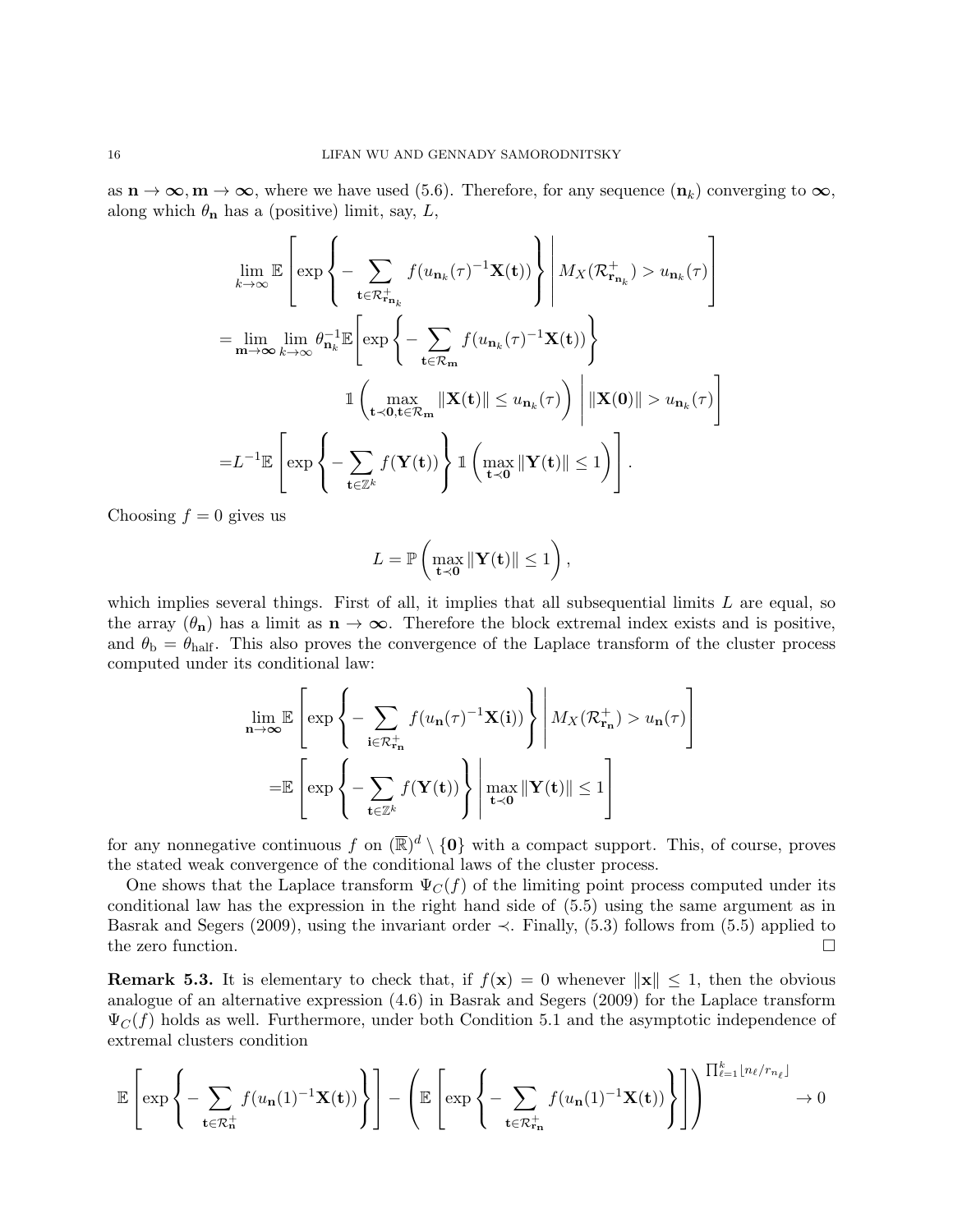17

for every continuous function  $f$  with a compact support, one also obtains a picture of exceedance clusters on a larger scale, as in Theorem 4.5 ibid. For the point process

$$
N_n = \sum_{\mathbf{t} \in \mathcal{R}_n^+} \delta_{u_n(1)^{-1} \mathbf{X}(\mathbf{t})}
$$

one obtains weak convergence in the space of Radon measures on  $(\overline{\mathbb{R}})^d \setminus \{0\}$  to a cluster Poisson point process whose restriction to the set  $\{x : ||x|| > a\}$ ,  $a > 0$ , has the representation

$$
\sum_{i=1}^{P_a} \sum_{\mathbf{t} \in \mathbb{Z}^k} \delta_{a \mathbf{Z}_i(\mathbf{t})} \mathbf{1}(|\mathbf{Z}_i(\mathbf{t})| > 1),
$$

where  $(\mathbf{Z}_i(\mathbf{t}), \mathbf{t} \in \mathbb{Z}^k), i = 1, 2, \dots$  are i.i.d. copies of the single cluster limiting process in Theorem 5.2, independent of a mean  $\theta_{\rm b}u^{-\alpha}$  Poisson random variable  $P_a$ . A different, and very detailed, representation of the entire limiting point process is in Basrak and Planinić  $(2018)$ .

#### 6. Brown-Resnick Random Fields

The tail field is a convenient formalism to describe the extremes of a jointly regularly varying stationary random field. It is useful, in particular, in describing the extremal clusters, and it can be used to define versions of the extremal index. In order to make it concrete, in this section, we focus on the class of the so-called Brown-Resnick random fields. For simplicity we will keep the values of the field one-dimensional, with the standard Fréchet marginal distributions.

Let  $(W(\mathbf{t}): \mathbf{t} \in \mathbb{R}^k)$  be a stationary increment (real-valued) zero-mean Gaussian random field, with variance  $\sigma^2(\mathbf{t})$  and variogram  $\gamma(\mathbf{t}) = E(W(\mathbf{t}) - W(\mathbf{0}))^2$ ,  $\mathbf{t} \in \mathbb{R}^k$ . The stationarity of the increments means that  $E(W(\mathbf{t}) - W(\mathbf{s}))^2 = \gamma(\mathbf{t} - \mathbf{s})$  for all  $\mathbf{t}, \mathbf{s} \in \mathbb{R}^k$ . Let  $(W_i(\mathbf{t}) : \mathbf{t} \in \mathbb{R}^k)$ ,  $i \in \mathbb{N}$ be i.i.d. copies of this random field, independent of a Poisson point process  $\sum_{i=1}^{\infty} \delta_{U_i}$  on  $\mathbb{R}_+$ with intensity  $du/u^2$ . The Brown-Resnick random field associated with the Gaussian random field  $(W(\mathbf{t}): \mathbf{t} \in \mathbb{R}^k)$  is defined by

(6.1) 
$$
X(\mathbf{t}) = \max_{i=1,2,...} U_i \exp\{W_i(\mathbf{t}) - \sigma^2(\mathbf{t})/2\}.
$$

Since  $E(\exp\{W(t) - \sigma^2(t)/2\}) = 1$  for each t, this is a well defined max-stable random field with the standard Fréchet marginal distributions; see de Haan (1984). Furthermore, it is a stationary random field (even when the Gaussian random field  $(W(\mathbf{t}): \mathbf{t} \in \mathbb{R}^k)$  itself is not stationary); see Theorem 2 and Remark 3 in Kabluchko et al. (2009). As any max-stable random field with the standard Fréchet marginal distributions, the Brown-Resnick random field is multivariate regular varying (with  $\alpha = 1$ ). This fact is also seen from the following proposition, that computes the law of the tail field of this random field.

**Proposition 6.1.** The Brown-Resnick random field  $(X(t) : t \in \mathbb{Z}^k)$  is multivariate regularly varying, and the finite-dimensional distributions of its tail field  $(Y(\mathbf{t}) : \mathbf{t} \in \mathbb{Z}^k)$  can be computed by

$$
\mathbb{P}(Y(\mathbf{t}_1) \leq y_1, \dots, Y(\mathbf{t}_n) \leq y_n)
$$
\n
$$
= \mathbb{E}\left[\max_{i=1,\dots,n} \left(\frac{1}{y_i} \exp\left\{W(\mathbf{t}_i) - \frac{\sigma^2(\mathbf{t}_i)}{2}\right\}, \exp\left\{W(\mathbf{0}) - \frac{\sigma^2(\mathbf{0})}{2}\right\}\right)\right]
$$
\n(6.2)\n
$$
- \mathbb{E}\left[\max_{i=1,\dots,n} \frac{1}{y_i} \exp\left\{W(\mathbf{t}_i) - \frac{\sigma^2(\mathbf{t}_i)}{2}\right\}\right]
$$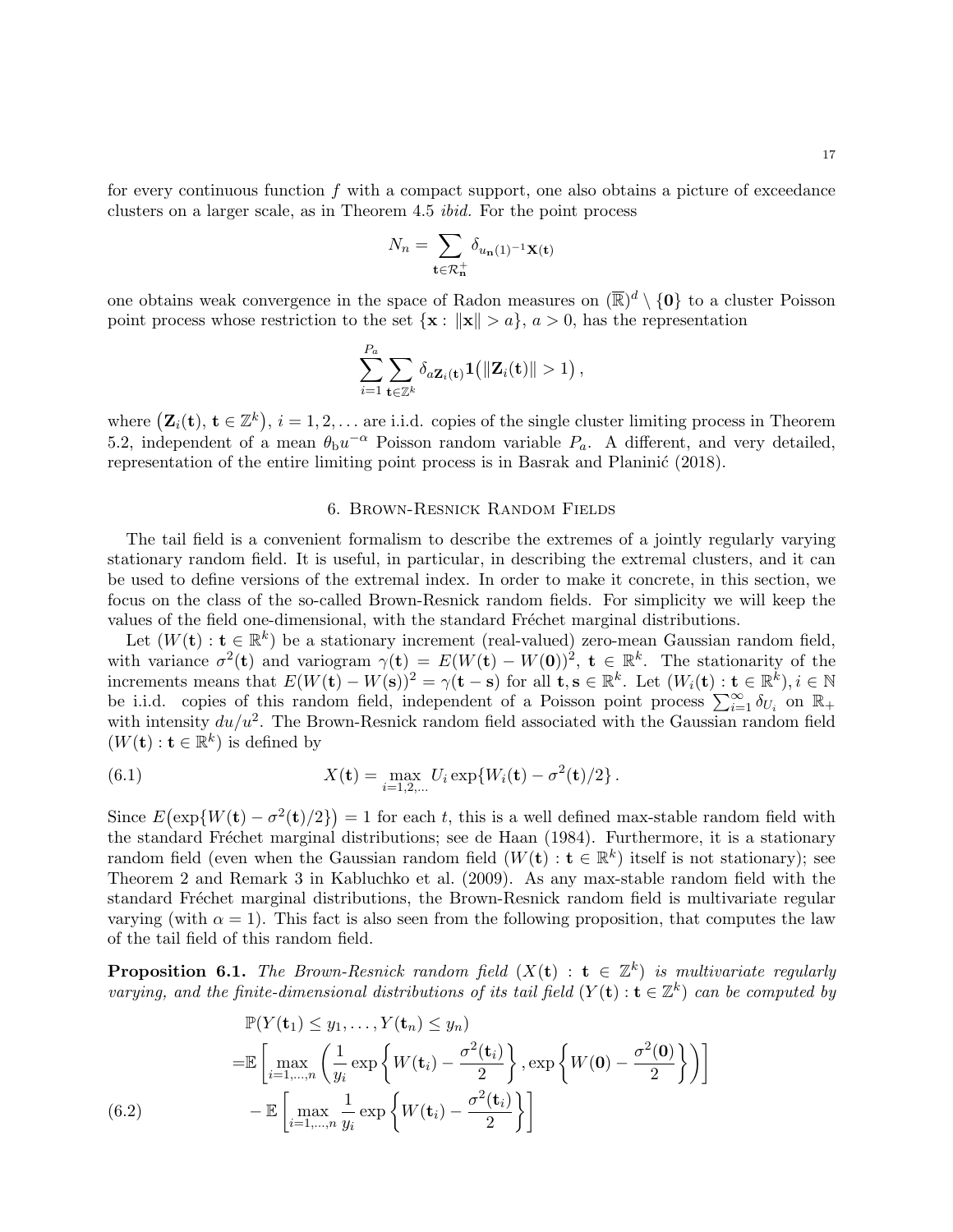for  $\mathbf{t}_1,\ldots,\mathbf{t}_n\in\mathbb{Z}^k$  and positive  $y_1,\ldots,y_n$ . In particular, the marginal distributions of the tail field are given by

(6.3) 
$$
\mathbb{P}(Y(\mathbf{t}) \leq y) = \Phi\left(\frac{2\ln y + \gamma(\mathbf{t})}{2\sqrt{\gamma(\mathbf{t})}}\right) - \frac{1}{y}\Phi\left(\frac{2\ln y - \gamma(\mathbf{t})}{2\sqrt{\gamma(\mathbf{t})}}\right),
$$

for  $\mathbf{t} \in \mathbb{Z}^k$  and  $y > 0$ . Here  $\Phi(\cdot)$  is the standard normal cdf.

*Proof.* Let  $V_i(\mathbf{t}) = \exp\{W_i(\mathbf{t}) - \sigma^2(\mathbf{t})/2\}$ . Then for any finite set of points in  $\mathbb{Z}^k$  and positive numbers,

(6.4) 
$$
\mathbb{P}(X(\mathbf{t}_1) \leq x_1, \ldots, X(\mathbf{t}_n) \leq x_n) = \exp\left\{-\mathbb{E}\left[\max\left(\frac{V(\mathbf{t}_1)}{x_1}, \ldots, \frac{V(\mathbf{t}_n)}{x_n}\right)\right]\right\},\right\}
$$

so

$$
\mathbb{P}(x^{-1}X(\mathbf{t}_{1}) \leq y_{1},...,x^{-1}X(\mathbf{t}_{n}) \leq y_{n} | X(\mathbf{0}) > x)
$$
\n
$$
= \frac{\mathbb{P}(X(\mathbf{t}_{1}) \leq xy_{1},...,X(\mathbf{t}_{n}) \leq xy_{n}) - \mathbb{P}(X(\mathbf{t}_{1}) \leq xy_{1},...,X(\mathbf{t}_{n}) \leq xy_{n}, X(\mathbf{0}) \leq x)}{P(X(\mathbf{0}) > x)}
$$
\n
$$
= \frac{\exp\left\{-\mathbb{E}\left[\max\left(\frac{V(\mathbf{t}_{1})}{xy_{1}},...,\frac{V(\mathbf{t}_{n})}{xy_{n}}\right)\right]\right\} - \exp\left\{-\mathbb{E}\left[\max\left(\frac{V(\mathbf{t}_{1})}{xy_{1}},...,\frac{V(\mathbf{t}_{n})}{xy_{n}},\frac{V(\mathbf{0})}{x}\right)\right]\right\}}{1 - e^{-1/x}}
$$
\n
$$
\sim x \left[\exp\left\{-\frac{1}{x}\mathbb{E}\left[\max_{i=1,...,n} \frac{1}{y_{i}} \exp\left\{W(\mathbf{t}_{i}) - \frac{\sigma^{2}(\mathbf{t}_{i})}{2}\right\}\right]\right\}
$$
\n
$$
- \exp\left\{-\frac{1}{x}\mathbb{E}\left[\max_{i=1,...,n} \left(\frac{1}{y_{i}} \exp\left\{W(\mathbf{t}_{i}) - \frac{\sigma^{2}(\mathbf{t}_{i})}{2}\right\}, \exp\left\{W(\mathbf{0}) - \frac{\sigma^{2}(\mathbf{0})}{2}\right\}\right)\right]\right\},
$$

which converges, as  $x \to \infty$ , to the expression in the right hand side of (6.2). In particular, the marginal distributions satisfy

$$
\mathbb{P}(Y(\mathbf{t}) \leq y)
$$
  
= $\mathbb{E}\left[\max\left(\frac{1}{y}\exp\left\{W(\mathbf{t}) - \frac{\sigma^2(\mathbf{t})}{2}\right\}, \exp\left\{W(\mathbf{0}) - \frac{\sigma^2(\mathbf{0})}{2}\right\}\right)\right] - \mathbb{E}\left[\frac{1}{y}\exp\left\{W(\mathbf{t}) - \frac{\sigma^2(\mathbf{t})}{2}\right\}\right],$ 

and (6.3) follows by straightforward calculations with lognormal random variables; see e.g. Lien  $(1986)$ .

We will investigate the extremal behaviour of the restriction of the Brown-Resnick random field to the integer grid  $\mathbb{Z}^k$ . The first question is whether this field satisfies Condition 5.1 (and, hence, also the assumption (4.5)). The answer is given in the following proposition.

**Proposition 6.2.** Let  $(X(t): t \in \mathbb{Z}^k)$  be the Brown-Resnick random field (6.1) corresponding to a stationary increment zero-mean Gaussian random field with variance  $\sigma^2(\mathbf{t})$ . Then  $(X(\mathbf{t}): \mathbf{t} \in \mathbb{Z}^k)$ satisfied Condition 5.1 if and only if the Gaussian field satisfies

(6.5) 
$$
\lim_{\mathbf{t}\to\infty,\,\mathbf{t}\in\mathbb{Z}^k} \left(W_i(\mathbf{t})-\sigma^2(\mathbf{t})/2\right)=-\infty \quad a.s..
$$

*Proof.* Choose and fix the arrays  $(u_n(\tau))$  and  $(\mathbf{r}_n)$ . By the inclusion-exclusion formula,

$$
\mathbb{P}\left(M_X(\mathcal{R}_{\mathbf{r}_{\mathbf{n}}}\backslash\mathcal{R}_{M1})>u_{\mathbf{n}}(\tau)\mid ||\mathbf{X}(\mathbf{0})||>u_{\mathbf{n}}(\tau)\right) \n=1-\frac{\mathbb{P}\left(M_X(\mathcal{R}_{\mathbf{r}_{\mathbf{n}}}\backslash\mathcal{R}_{M1}\cup\{\mathbf{0}\})>u_{\mathbf{n}}(\tau)\right)-\mathbb{P}\left(M_X(\mathcal{R}_{\mathbf{r}_{\mathbf{n}}}\backslash\mathcal{R}_{M1})>u_{\mathbf{n}}(\tau)\right)}{\mathbb{P}\left(\|\mathbf{X}(\mathbf{0})\|>u_{\mathbf{n}}(\tau)\right)},
$$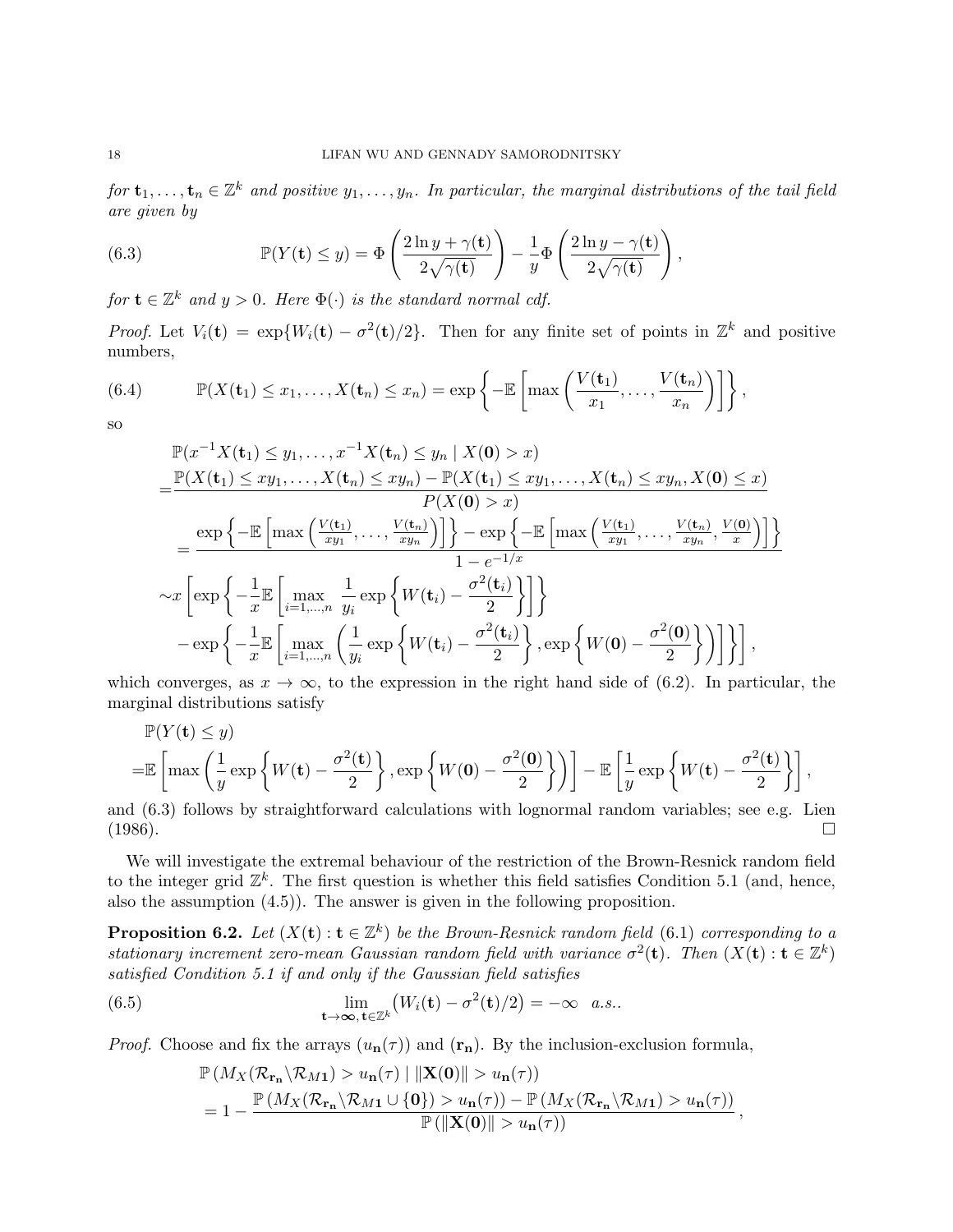so Condition 5.1 is satisfied if and only if

(6.6) 
$$
\lim_{M \to \infty} \liminf_{n \to \infty} u_n(\tau) \left[ \mathbb{P} \left( M_X(\mathcal{R}_{\mathbf{r}_n} \setminus \mathcal{R}_{M1} \cup \{0\}) > u_n(\tau) \right) - \mathbb{P} \left( M_X(\mathcal{R}_{\mathbf{r}_n} \setminus \mathcal{R}_{M1}) > u_n(\tau) \right) \right] = 1.
$$
  
By (6.4), as  $\mathbf{n} \to \infty$ ,

$$
\mathbb{P}\left(M_{X}(\mathcal{R}_{\mathbf{r}_{n}}\setminus\mathcal{R}_{M1}\cup\{\mathbf{0}\})>u_{n}(\tau)\right)-\mathbb{P}\left(M_{X}(\mathcal{R}_{\mathbf{r}_{n}}\setminus\mathcal{R}_{M1})>u_{n}(\tau)\right)
$$
\n
$$
=\exp\left\{-u_{n}(\tau)^{-1}\mathbb{E}\max_{\mathbf{t}\in\mathcal{R}_{\mathbf{r}_{n}}\setminus\mathcal{R}_{M1}}V(\mathbf{t})\right\}-\exp\left\{-u_{n}(\tau)^{-1}\mathbb{E}\max_{\mathbf{t}\in\mathcal{R}_{\mathbf{r}_{n}}\setminus\mathcal{R}_{M1}\cup\{\mathbf{0}\}}V(\mathbf{t})\right\}
$$
\n
$$
\sim u_{n}(\tau)^{-1}\left[\mathbb{E}\max_{\mathbf{t}\in\mathcal{R}_{\mathbf{r}_{n}}\setminus\mathcal{R}_{M1}\cup\{\mathbf{0}\}}V(\mathbf{t})-\mathbb{E}\max_{\mathbf{t}\in\mathcal{R}_{\mathbf{r}_{n}}\setminus\mathcal{R}_{M1}}V(\mathbf{t})\right]\exp\left\{-u_{n}(\tau)^{-1}\mathbb{E}\max_{\mathbf{t}\in\mathcal{R}_{\mathbf{r}_{n}}\setminus\mathcal{R}_{M1}}V(\mathbf{t})\right\}.
$$

Since

$$
0 \leq u_{n}(\tau)^{-1} \mathbb{E} \max_{\mathbf{t} \in \mathcal{R}_{\mathbf{r}_{n}} \backslash \mathcal{R}_{M1}} V(\mathbf{t}) \leq u_{n}(\tau)^{-1} \sum_{\mathbf{t} \in \mathcal{R}_{\mathbf{r}_{n}} \backslash \mathcal{R}_{M1}} \mathbb{E} V(\mathbf{t})
$$

$$
= u_{n}(\tau)^{-1} \text{Card} \left( \mathcal{R}_{\mathbf{r}_{n}} \backslash \mathcal{R}_{M1} \right) \to 0,
$$

(6.6) is equivalent to

(6.7) 
$$
\lim_{M \to \infty} \liminf_{n \to \infty} \mathbb{E} \Big[ \max_{\mathbf{t} \in \mathcal{R}_{\mathbf{r}_n} \setminus \mathcal{R}_{M1} \cup \{0\}} V(\mathbf{t}) - \max_{\mathbf{t} \in \mathcal{R}_{\mathbf{r}_n} \setminus \mathcal{R}_{M1}} V(\mathbf{t}) \Big] = 1.
$$

Suppose first that (6.5) holds, i.e. that  $V(\mathbf{t}) \to 0$  a.s. as  $\mathbf{t} \to \infty$ . Then

$$
\lim_{M \to \infty} \liminf_{n \to \infty} \mathbb{E} \Big[ \max_{\mathbf{t} \in \mathcal{R}_{\mathbf{r}_n} \setminus \mathcal{R}_{M1} \cup \{0\}} V(\mathbf{t}) - \max_{\mathbf{t} \in \mathcal{R}_{\mathbf{r}_n} \setminus \mathcal{R}_{M1}} V(\mathbf{t}) \Big]
$$
\n
$$
= \lim_{M \to \infty} \mathbb{E} \Big[ \max_{\mathbf{t} \in (\mathcal{R}_{M1})^c \cup \{0\}} V(\mathbf{t}) - \max_{\mathbf{t} \in (\mathcal{R}_{M1})^c} V(\mathbf{t}) \Big] = \mathbb{E} V(\mathbf{0}) = 1,
$$

so (6.7) is satisfied.

Suppose, on the other hand, that (6.5) fails. Then there is  $a > 0$  and an event A of positive probability such that

(6.8) 
$$
\limsup_{\mathbf{t}\to\infty, \mathbf{t}\in\mathbb{Z}^k} V(\mathbf{t}) > a \text{ on } A.
$$

Therefore, on A, for all M,

(6.9) 
$$
\limsup_{n\to\infty}\Big[\max_{\mathbf{t}\in\mathcal{R}_{\mathbf{r}_n}\setminus\mathcal{R}_{M1}\cup\{\mathbf{0}\}}V(\mathbf{t})-\max_{\mathbf{t}\in\mathcal{R}_{\mathbf{r}_n}\setminus\mathcal{R}_{M1}}V(\mathbf{t})\Big]\leq \max(V(\mathbf{0}),a)-a.
$$

Since for every n

$$
\max_{\mathbf{t}\in\mathcal{R}_{\mathbf{r}_{\mathbf{n}}}\setminus\mathcal{R}_{M1}\cup\{\mathbf{0}\}}V(\mathbf{t})-\max_{\mathbf{t}\in\mathcal{R}_{\mathbf{r}_{\mathbf{n}}}\setminus\mathcal{R}_{M1}}V(\mathbf{t})\leq V(\mathbf{0}),
$$

an integrable random variable, we can use Fatou's lemma in the form

$$
\lim_{M\to\infty}\liminf_{n\to\infty}\mathbb{E}\left[\max_{\mathbf{t}\in\mathcal{R}_{\mathbf{r}_{n}}\setminus\mathcal{R}_{M1}\cup\{\mathbf{0}\}}V(\mathbf{t})-\max_{\mathbf{t}\in\mathcal{R}_{\mathbf{r}_{n}}\setminus\mathcal{R}_{M1}}V(\mathbf{t})\right]
$$
\n
$$
\leq \lim_{M\to\infty}\limsup_{n\to\infty}\mathbb{E}\left[\max_{\mathbf{t}\in\mathcal{R}_{\mathbf{r}_{n}}\setminus\mathcal{R}_{M1}\cup\{\mathbf{0}\}}V(\mathbf{t})-\max_{\mathbf{t}\in\mathcal{R}_{\mathbf{r}_{n}}\setminus\mathcal{R}_{M1}}V(\mathbf{t})\right]
$$
\n
$$
\leq \lim_{M\to\infty}\mathbb{E}\limsup_{n\to\infty}\left[\max_{\mathbf{t}\in\mathcal{R}_{\mathbf{r}_{n}}\setminus\mathcal{R}_{M1}\cup\{\mathbf{0}\}}V(\mathbf{t})-\max_{\mathbf{t}\in\mathcal{R}_{\mathbf{r}_{n}}\setminus\mathcal{R}_{M1}}V(\mathbf{t})\right].
$$

The upper limit inside the expectation cannot exceed  $V(0)$  and, by  $(6.9)$ , it is strictly smaller than  $V(\mathbf{0})$  on an event of a positive probability. Therefore,

$$
\lim_{M\to\infty}\liminf_{n\to\infty}\mathbb{E}\big[\max_{\mathbf{t}\in\mathcal{R}_{\mathbf{r}_{n}}\setminus\mathcal{R}_{M1}\cup\{\mathbf{0}\}}V(\mathbf{t})-\max_{\mathbf{t}\in\mathcal{R}_{\mathbf{r}_{n}}\setminus\mathcal{R}_{M1}}V(\mathbf{t})\big]<\mathbb{E}V(\mathbf{0})=1,
$$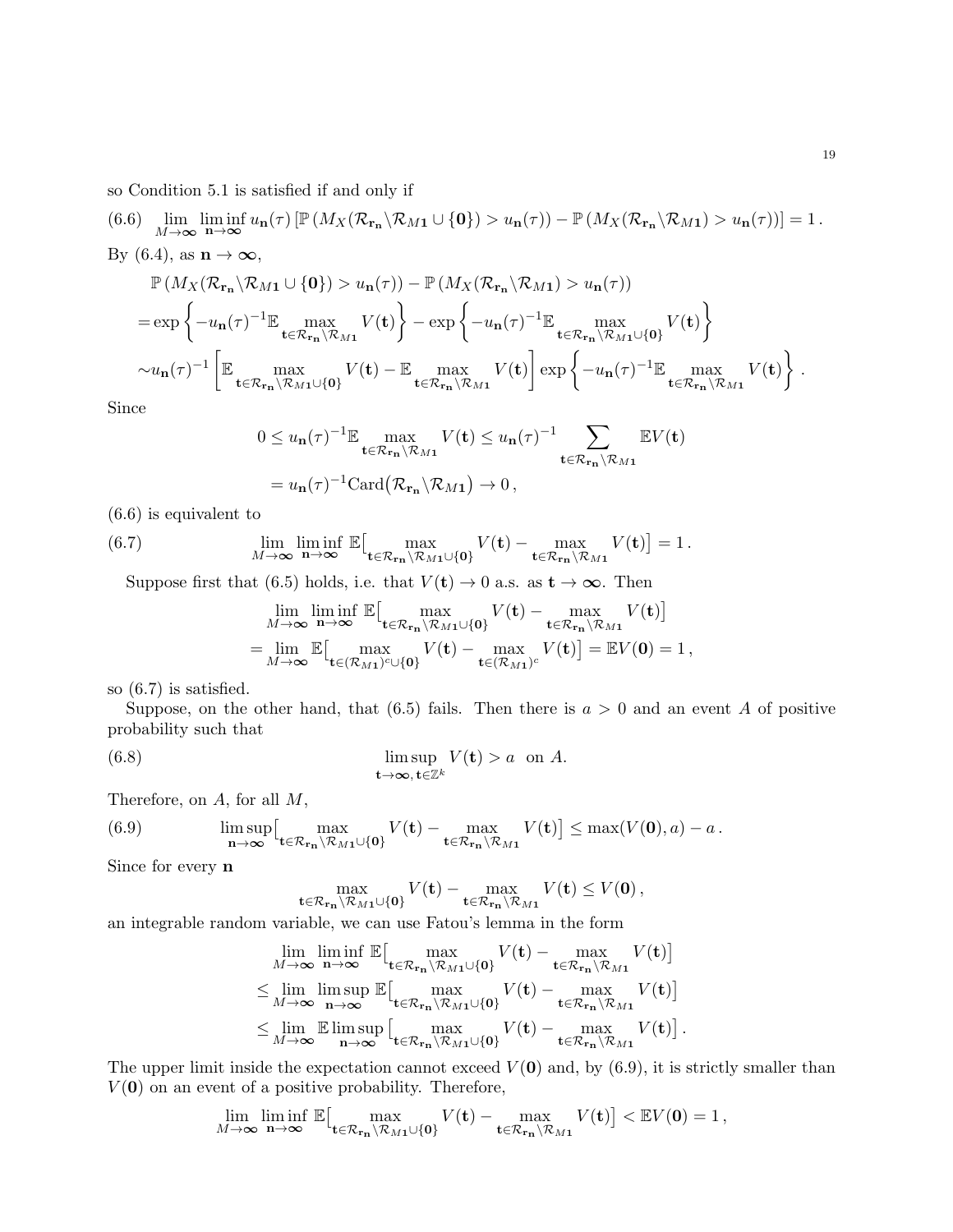and (6.7) fails.  $\square$ 

Since the condition (6.5) cannot be satisfied if the Gaussian random field  $(W(\mathbf{t}): \mathbf{t} \in \mathbb{R}^k)$  is stationary (and nontrivial), Condition 5.1 is not satisfied for the corresponding Brown-Resnick random field. Furthermore, denoting the constant variance of the Gaussian field by  $\sigma^2 > 0$ , we have by  $(6.3)$ ,

$$
\mathbb{P}(Y(\mathbf{t}) > 1) = 2\Phi\left(-\frac{1}{2}\sqrt{\gamma(\mathbf{t})}\right) \ge 2\Phi(-\sigma).
$$

Therefore, the tail field does not necessarily vanish as  $t \to \infty$ , and the extremal clusters may last indefinitely.

The following corollary is an immediate consequence of propositions 6.1 and 6.2.

**Corollary 6.3.** Let  $(X(t): t \in \mathbb{Z}^k)$  be the Brown-Resnick random field (6.1) corresponding to a stationary increment zero-mean Gaussian random field with variance  $\sigma^2(\mathbf{t})$ , satisfying (6.5). Then the block extremal index  $\theta_{\rm b}$  exists, is positive and equal to  $\theta_{\rm half}$  for every invariant order on  $\mathbb{Z}^k$ , and can be computed by

(6.10) 
$$
\theta_{\mathrm{b}} = \mathbb{E}\left[\max_{\mathbf{t}\preceq\mathbf{0}}\exp\left\{W(\mathbf{t}) - \sigma^2(\mathbf{t})/2\right\}\right] - \mathbb{E}\left[\max_{\mathbf{t}\prec\mathbf{0}}\exp\left\{W(\mathbf{t}) - \sigma^2(\mathbf{t})/2\right\}\right].
$$

*Proof.* By Proposition 6.2, Condition 5.1 is satisfied. By Theorem 5.2 the block extremal index  $\theta_{\rm b}$ exists, is positive and, using (6.2),

$$
\theta_{\rm b} = \theta_{\rm half} = \mathbb{P}\left(\max_{\mathbf{t} \prec \mathbf{0}} Y(\mathbf{t}) \le 1\right)
$$
  
=  $\mathbb{E}\left[\max_{\mathbf{t} \preceq \mathbf{0}} \exp\left\{W(\mathbf{t}) - \sigma^2(\mathbf{t})/2\right\}\right] - \mathbb{E}\left[\max_{\mathbf{t} \prec \mathbf{0}} \exp\left\{W(\mathbf{t}) - \sigma^2(\mathbf{t})/2\right\}\right].$ 

Since an exact simulation of Brown-Resnick random fields is not easy (see e.g. Dieker and Mikosch  $(2015)$ ; Oesting et al.  $(2012)$ ), results of the type  $(6.10)$  can be used for numerical evaluation of the extremal index of the field. We demonstrate this on an example.

Example 6.4 (Brown-Resnick field corresponding to the additive Fractional Brownian motion). Recall that the standard Fractional Brownian motion with Hurst paremeter  $0 < H < 1$  is a stationary increment zero-mean Gaussian process on R, vanishing at the origin, with the variogram  $\gamma(t) = |t|^{2H}, t \in \mathbb{R}$ . Let  $fBm_{H_i}(t) \in \mathbb{R}, i = 1, \ldots, k$  be independent standard Fractional Brownian motions, with respective Hurst parameters  $H_1, \ldots, H_k$ . Then

$$
W(t_1, ..., t_k) = fBm_{H_1}(t_1) + \cdots + fBm_{H_k}(t_k), \mathbf{t} = (t_1, ..., t_k) \in \mathbb{R}^k
$$

is a zero mean stationary increment Gaussian random field, the additive Fractional Brownian motion. It is elementary to check that each standard Fractional Brownian motion satisfies (6.5) (this follows, for example, by the Borel-Cantelli lemma). Therefore, so does the additive Fractional Brownian motion.

For  $k = 2$  we have used  $(6.10)$  to calculate the block extremal index of the Brown-Resnick random field corresponding to the additive Fractional Brownian motion. In this calculation we truncated the domain of the additive Fractional Brownian motion to the square  $[-200, 200] \times [-200, 200]$ . The results are plotted on Figure 1 as a function of  $H_1$  and  $H_2$ .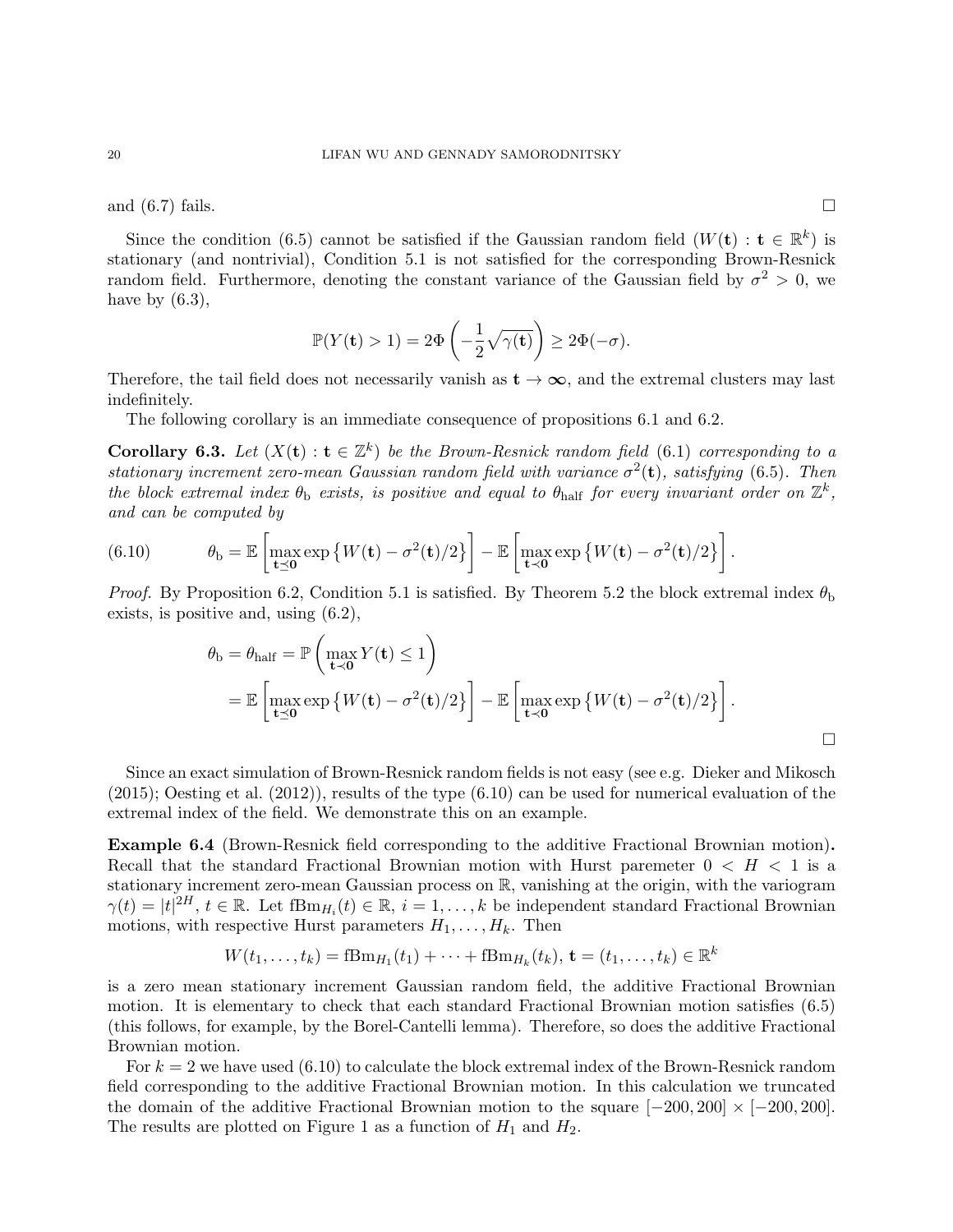

Figure 1. Extremal index vs. Hurst parameters

Figure 1 shows a positive relationship between  $\theta_b$  and the Hurst parameters. This can be understood by noticing that, the smaller is the Hurst parameter, the slower is the variance increasing, the closer is the Fractional Brownian motion to the case of a constant variance, i.e. of stationarity. As we are discussing above, when the Gaussian random field is stationary, the extremal clusters of the corresponding Brown-Resnick random field can be very large.

#### 7. Acknowledgements

We are very grateful to Hrvoje Planinić for his careful reading of the paper and pointing out to us the numerous flaws present in a preliminary version.

#### **REFERENCES**

- B. BASRAK and H. PLANINIĆ (2018): Compound Poisson approximation for random fields with application to sequence alignment. Preprint.
- B. BASRAK and J. SEGERS (2009): Regularly varying time series. Stochastic Processes and Their Applications 119:1055–10180.
- Y. Cho, R. David and S. Ghosh (2016): Asymptotic properties of the empirical spatial extremogram. Scandinavian Journal of Statistics 43:757–773.
- H. Choi (2002): Central Limit Theory and Extremes of Random Fields. Ph.D. thesis, University of North Carolina at Chapel Hill.
- R. DAVIS and T. MIKOSCH (2008): Extreme value theory for space-time processes with heavy tailed distributions. Stochastic Processes and Their Applications 118:560–584.
- R. DAVIS and T. MIKOSCH (2009): The extremogram: a correlogram for extreme events. Bernoulli 15:977–1009.
- L. DE HAAN (1984): A spectral representation for max-stable processes. The Annals of Probability 12:1194–1204.
- T. Dieker and T. Mikosch (2015): Exact simulation of Brown-Resnick random fields at a finite number of locations. Extremes 18:301–314.